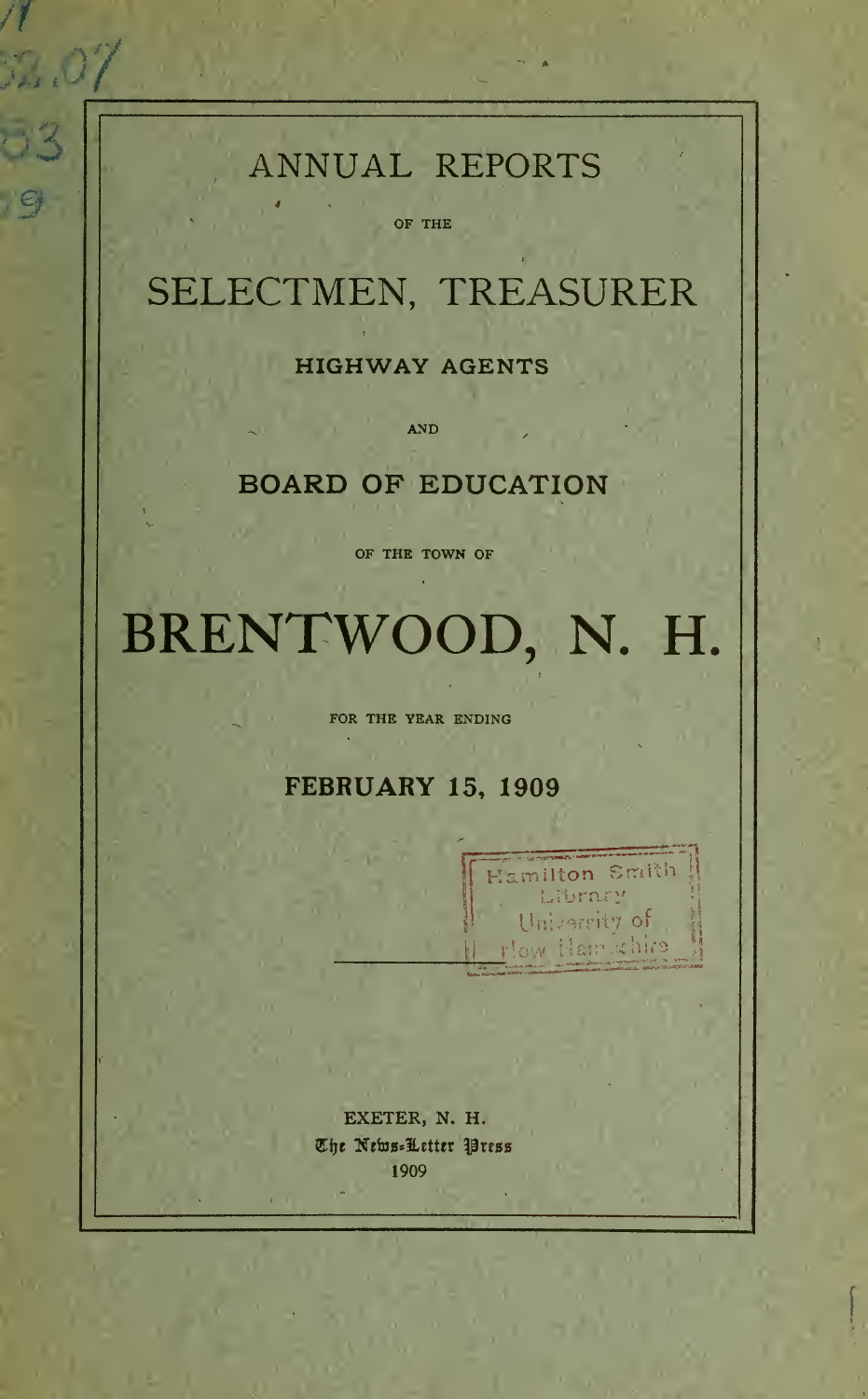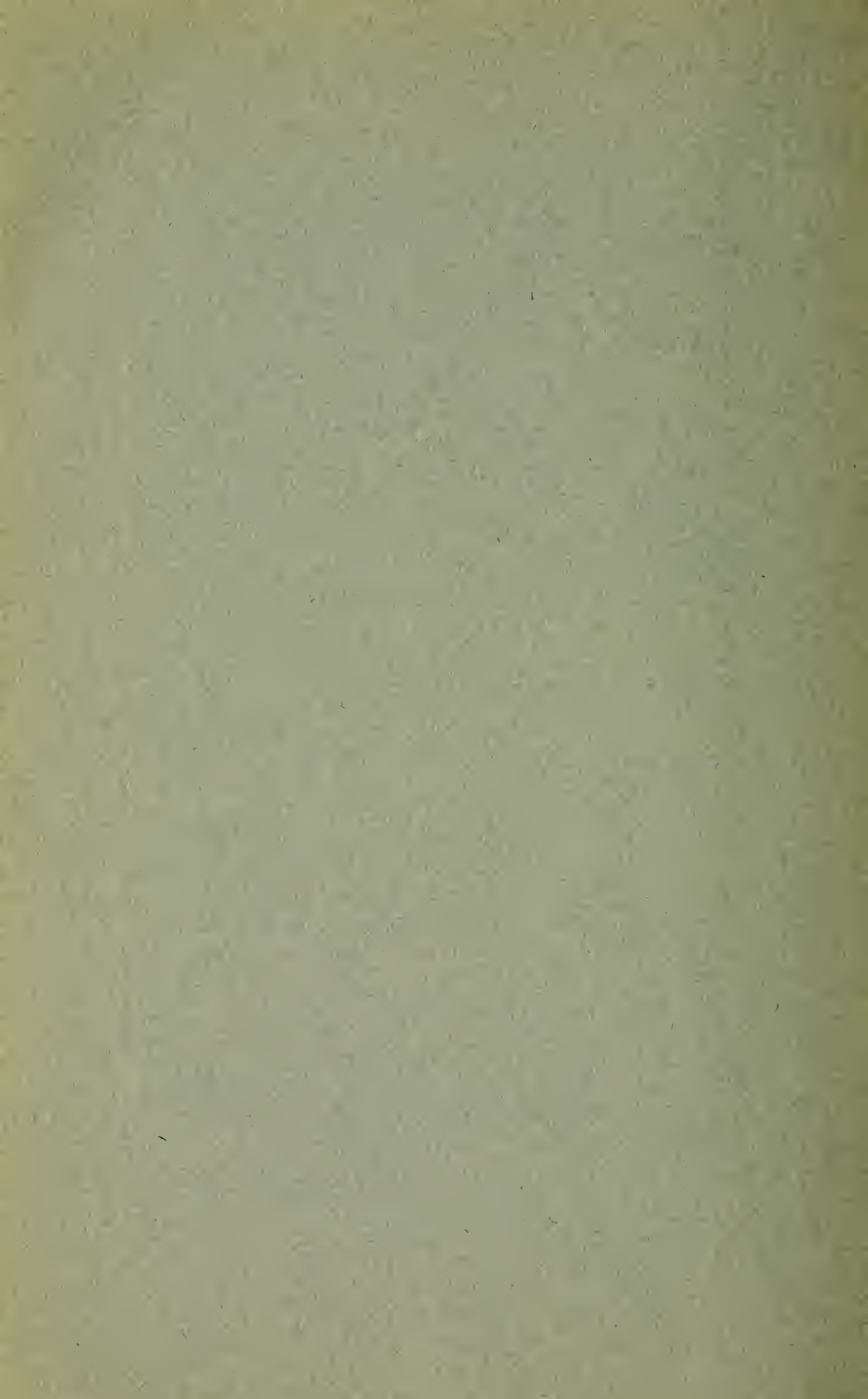### **ANNUAL REPORTS**

#### OF THE

# SELECTMEN, TREASURER

#### HIGHWAY AGENTS

 $AND$ 

### **BOARD OF EDUCATION**

OF THE TOWN OF

# BRENTWOOD, N. H.

FOR THE YEAR ENDING

 $\bullet$ 

 $\mathcal{L}^{\pm}$ 

### **FEBRUARY 15, 1909**

EXETER, N. H. The News-Letter Press 1909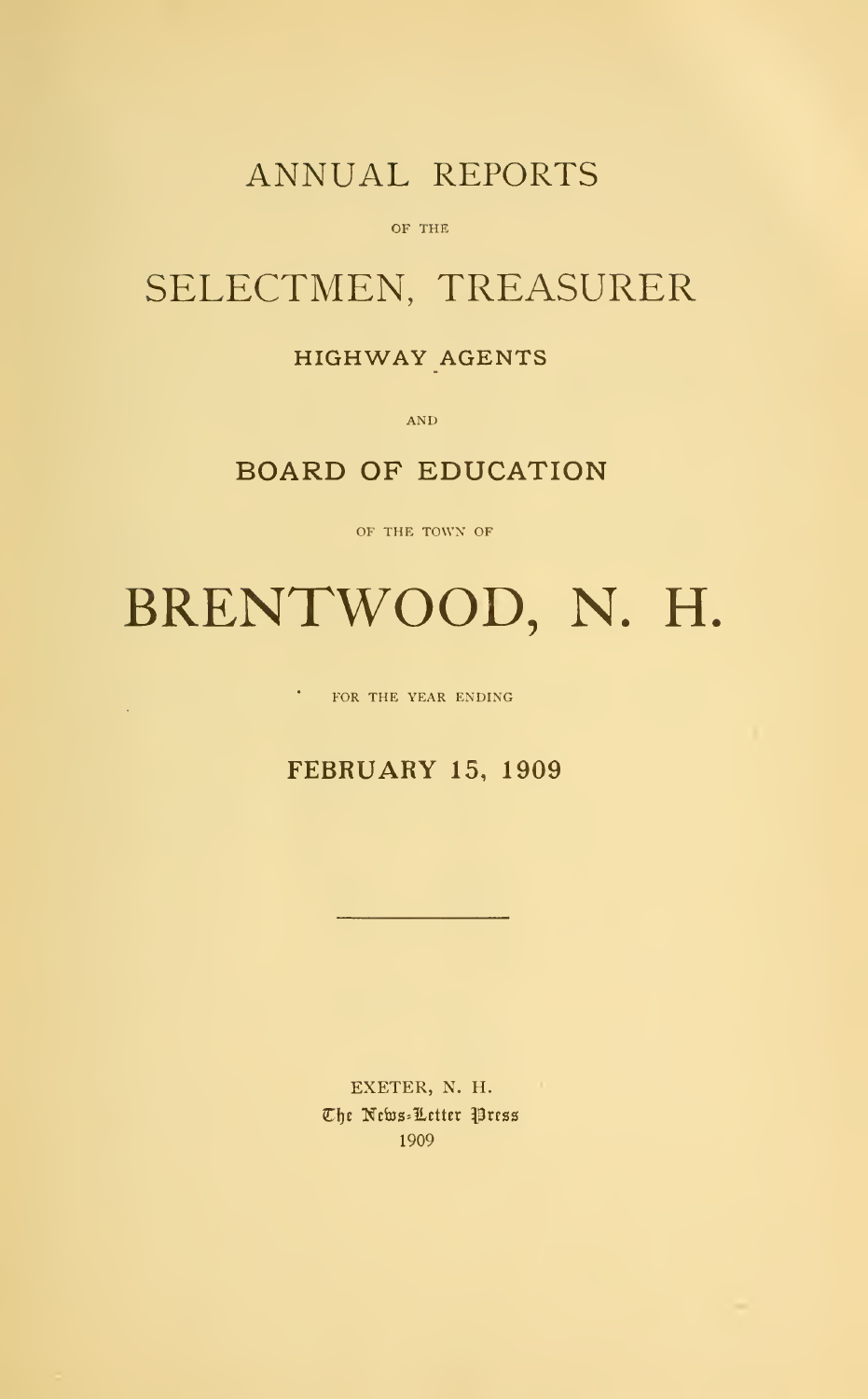# Town Officers.

#### OFFICERS BIENNIALLY ELECTED.

Moderator,

JOHN F. SWASEY. Representative to General Court, JOHN H. CARR.

Supervisors of Check List,

J. ELVIN TUCK, CHARLES O. SWAIN,

JONATHAN W. ROBINSON.

OFFICERS ANNUALLY ELECTED.

Town Clerk, CHARLES FLANDERS.

Selectmen,

SAMUEL S. DUDLEY, BURTON L. SMITH,

G. Russell Rowe. Town Treasurer, Frank H. Wood. Board of Education,

JOHN F. SWASEY, MABELLE G. SNYDER,

Warren M. Thyng.

Treasurer of School Board, Frank H. Wood. Highway Agents,

JOHN J. KNIGHTS, ERNEST F. SANBORN,

JOHN F. SWASEY. Collector of Taxes, Charles B. Snyder. Librarian, Mrs. C. B. Snyder. Dog Constable, CHARLES B. SNYDER. Police Officer, Frank S. Glidden. Truant Officer, David Kirkwood.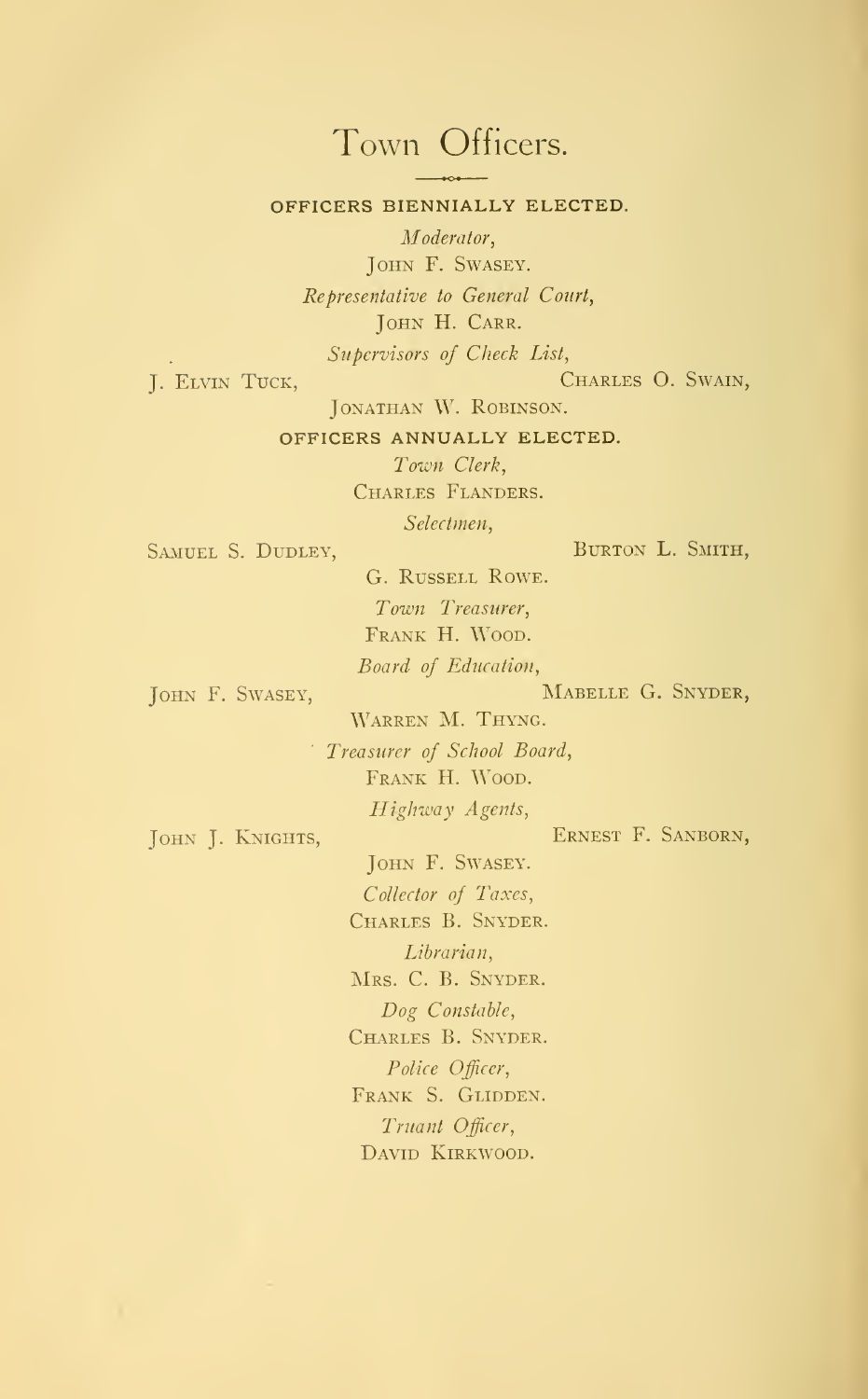## Town Warrant.

#### [l. s.] THE STATE OF NEW HAMPSHIRE.

To the Inhabitants of the Town of Brentwood, in the County of Rockingham, in said State, qualified to vote in Town Affairs:

You are hereby notified to meet at Town Hall, in said Brent wood, on Tuesday, the ninth day of March next, at ten of the clock in the forenoon, to act upon the following subjects:

1. To choose all necessary Town Officers for the year ensuing.

2. To raise such sums of money as may be necessary to defray town charges for the ensuing year, and make appropriation of the same.

3. To see if the Town will vote to repair tramp-house, and raise money for same.

4. To see if the Town will vote to authorize the Selectmen to purchase or build a road-roller, and raise money for same.

5. To see what sum of money the Town will appropriate for Memorial Day. (By request.)

Given under our hands and seal the twentieth day of February, in the year of our Lord, nineteen hundred and nine.

> SAMUEL S. DUDLEY, BURTON L.SMITH, G. RUSSELL ROWE,

> > Selectmen of Brentwood.

<sup>A</sup> true copy of Warrant — Attest

SAMUEL S. DUDLEY, BURTON L.SMITH, G. RUSSELL ROWE, Selectmen of Brentwood.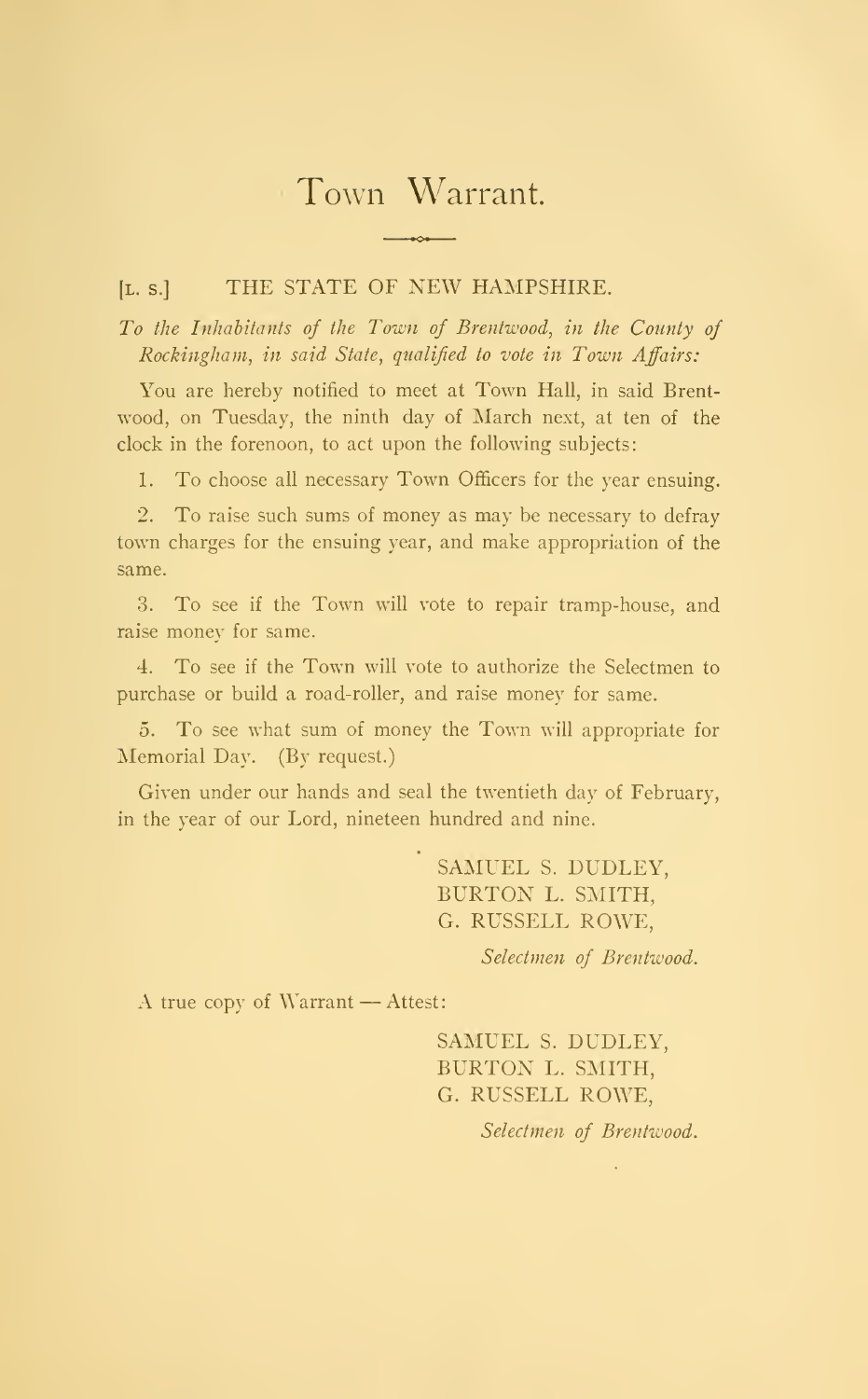# Selectmen's Report.

للمستعمل

Report of the Selectmen of the town of Brentwood for the year ending February 15, 1909.

#### $\mathbf{D}\mathbf{R}$ , where  $\mathbf{R}$

| Received from F. H. Wood, on note \$400 00                                          |  |
|-------------------------------------------------------------------------------------|--|
| A. W. Dean, State Engineer 231 52                                                   |  |
| State Treasurer, railroad tax  89 02                                                |  |
| savings bank tax 398 04                                                             |  |
| literary fund 62 37                                                                 |  |
|                                                                                     |  |
| John F. Swasey, Highway Agent, unex-                                                |  |
| pended balance $\dots \dots \dots \dots \dots \dots \dots \dots \dots \quad 16\;78$ |  |
|                                                                                     |  |

\$1,233 19

ä

à,

#### C<sub>R</sub>.

By cash paid to Treasurer................................\$1,233 19

l,

S. S. DUDLEY, B. L. SMITH, G. RUSSELL ROWE,

Selectmen of Brentwood.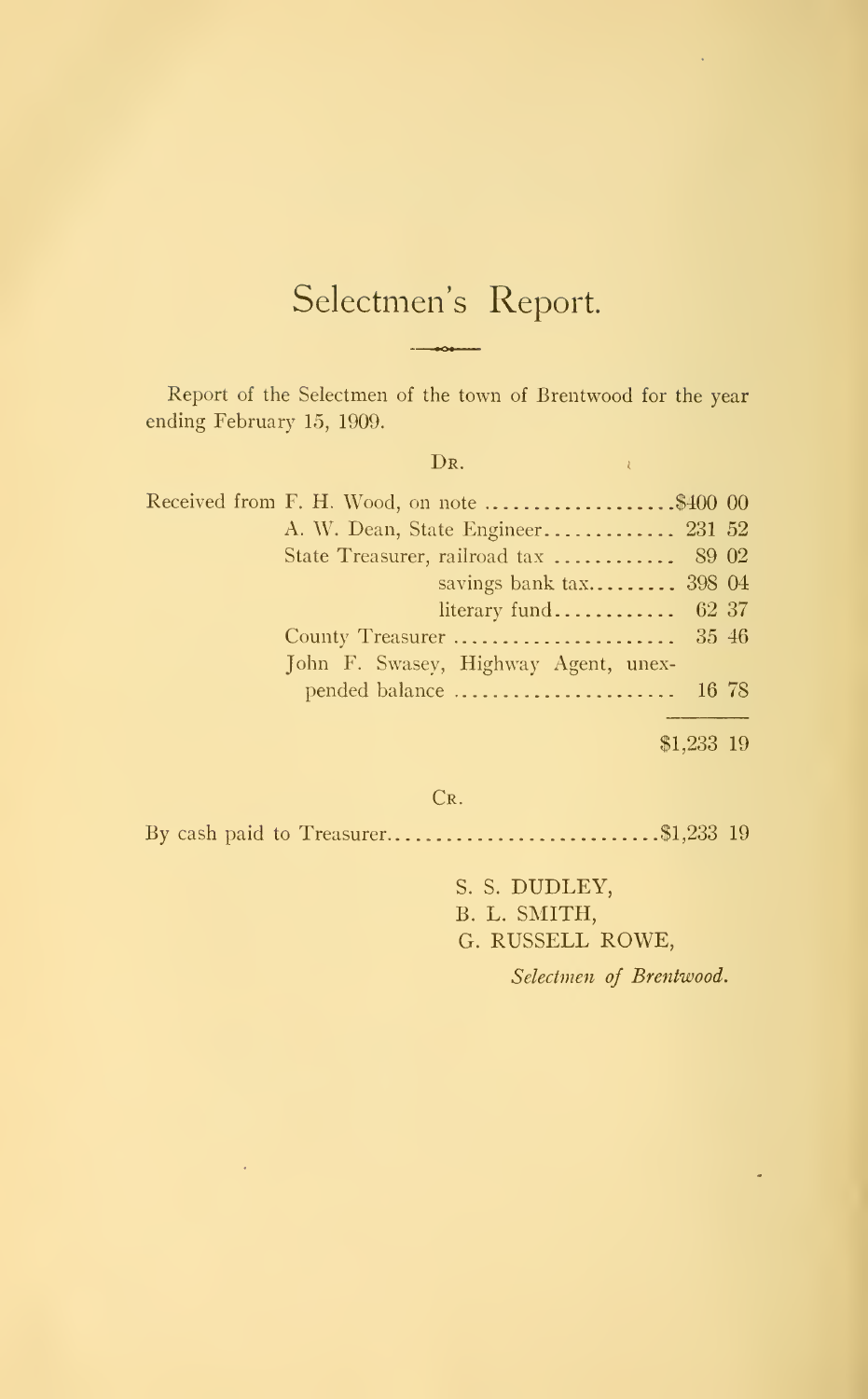# Treasurer's Report.

#### D<sub>R</sub>.

 $\longrightarrow \infty$ 

| Balance cash on hand, Feb. 15, 1908\$268 70 |  |
|---------------------------------------------|--|
|                                             |  |
| Charles Flanders, dog licenses  127 20      |  |
| Charles B. Snyder, Collector 4,536 51       |  |

\$6,165 60

#### C<sub>R</sub>.

|  | $-310$ |  |
|--|--------|--|
|  |        |  |
|  |        |  |
|  |        |  |

\$6,165 60

FRANK H. WOOD, Treasurer.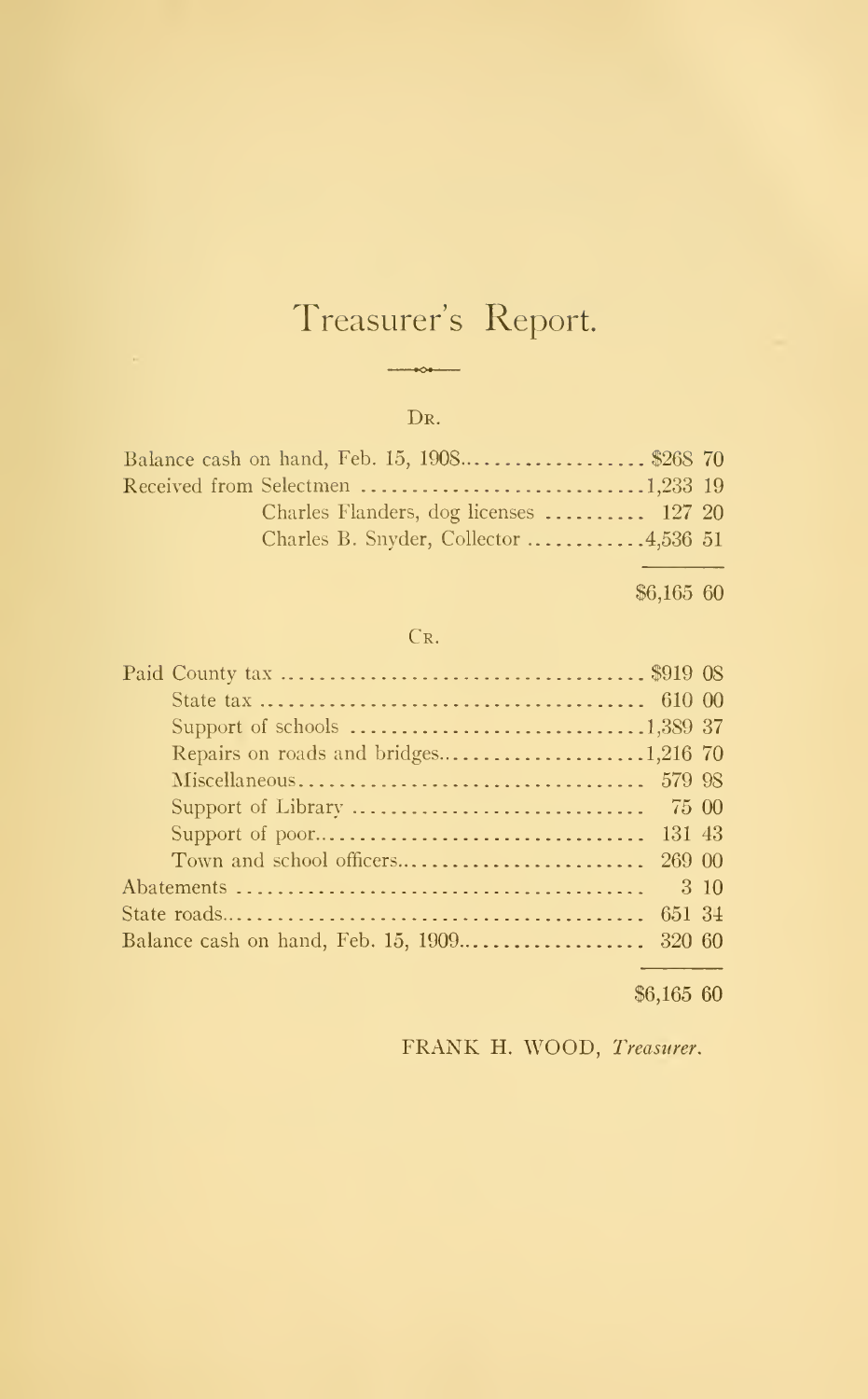### Expenditures in Detail.  $\longrightarrow$

### PUBLIC TAXES.

| \$1,529 08                                                |       |
|-----------------------------------------------------------|-------|
| SUPPORT OF SCHOOLS.                                       |       |
| Paid Frank H. Wood, Treasurer School District  \$1,389 37 |       |
| REPAIRS ON ROADS AND BRIDGES.                             |       |
|                                                           |       |
|                                                           |       |
|                                                           |       |
|                                                           |       |
| R. H. Fellows, bridge supplies  222 56                    |       |
| Ernest F. Sanborn, bridge supplies                        | 3 75  |
| Frank H. Wood, interest on note for highway pur-          | 14 00 |
| $$1,216$ 70                                               |       |
| MISCELLANEOUS EXPENSES.                                   |       |
| Paid John Templeton, printing town reports\$24 00         |       |
| Dr. A. W. Mitchell, returning record of births and        |       |
|                                                           | 3 00  |
| Dr. A. W. Mitchell, returning record of births and        |       |
|                                                           | 2 75  |
| E. B. Pike, services as Health Officer, 1907-190818 55    |       |
| Charles Flanders, recording births and deaths             | 3 90  |
| George N. Stokell, Jr., stamped envelopes                 | 2 37  |
| John J. Knights, removing moth nests                      | 2 75  |
| John A. Robinson, removing moth nests                     | 1 00  |
| Atwood Purinton, removing moth nests                      | 1 75  |
| Warren M. Thyng, removing moth nests                      | 38 89 |
| John F. Swasey, removing moth nests                       | 5 25  |
| N. H. Bean, removing moth nests                           | 22 00 |
| Kate Orne, use of hearse                                  | 10 00 |

 $\mathcal{A}^{\mathrm{c}}$  .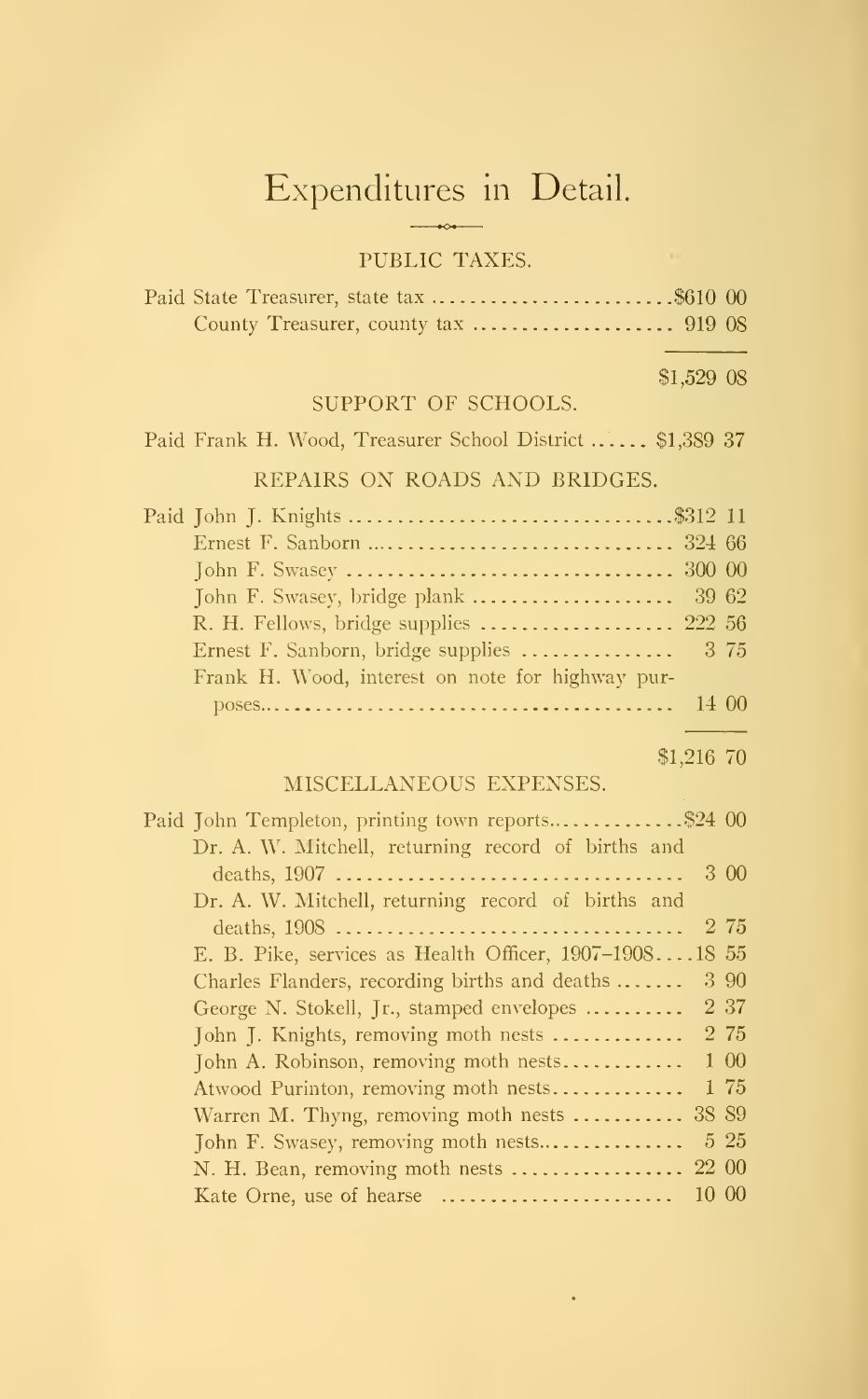| Paid Alma Gaudrent, use of hearse                             | \$5 00  |
|---------------------------------------------------------------|---------|
| Hannah Fifield, use of hearse                                 | 5 00    |
| Mary O. Caverly, use of hearse                                | 5 00    |
| Fred K. Taylor, use of hearse                                 | 5 00    |
| Mrs. James Bunker, use of hearse                              | 5 00    |
| Frank H. Wood, postage                                        | 1 00    |
| Frank H. Wood, note 400 00                                    |         |
| Leslie G. James, oil for Town Hall                            | 75      |
| Samuel Dearborn, care of Town Hall                            | 5 00    |
| James H. Batchelder, books and supplies                       | 4 02    |
| Frank H. Glidden, rent of land for tramp-house for            |         |
|                                                               | 3 00    |
| E. G. Brackett, labor on watering trough                      | 3 00    |
| S. S. Dudley, expense to Concord to pay state tax             | 2 00    |
|                                                               |         |
| \$579 98                                                      |         |
| SUPPORT OF LIBRARY.                                           |         |
| Paid John H. Carr, Treasurer \$50 00                          |         |
| Mabelle G. Snyder, services as Librarian  25 00               |         |
|                                                               |         |
|                                                               | \$75 00 |
| SUPPORT OF POOR.                                              |         |
| Paid Dr. A. W. Mitchell, attendance Roy Leavitt family\$21 00 |         |
| Leslie G. James, aid furnished Mrs. Leavitt's family 19 47    |         |
| Leslie G. James, aid furnished Mrs. Leavitt's family. 11 46   |         |
| Frank H. Wood, supplies furnished Eddie Burnap, 36            |         |
|                                                               |         |
| Frank H. Wood, supplies furnished Mrs. Minnie                 |         |
|                                                               |         |
| Frank H. Glidden, care of six tramps  1 50                    |         |
|                                                               |         |
| \$131 43                                                      |         |
| ABATEMENTS.                                                   |         |
|                                                               |         |
|                                                               |         |
|                                                               |         |
|                                                               | \$3 10  |

ł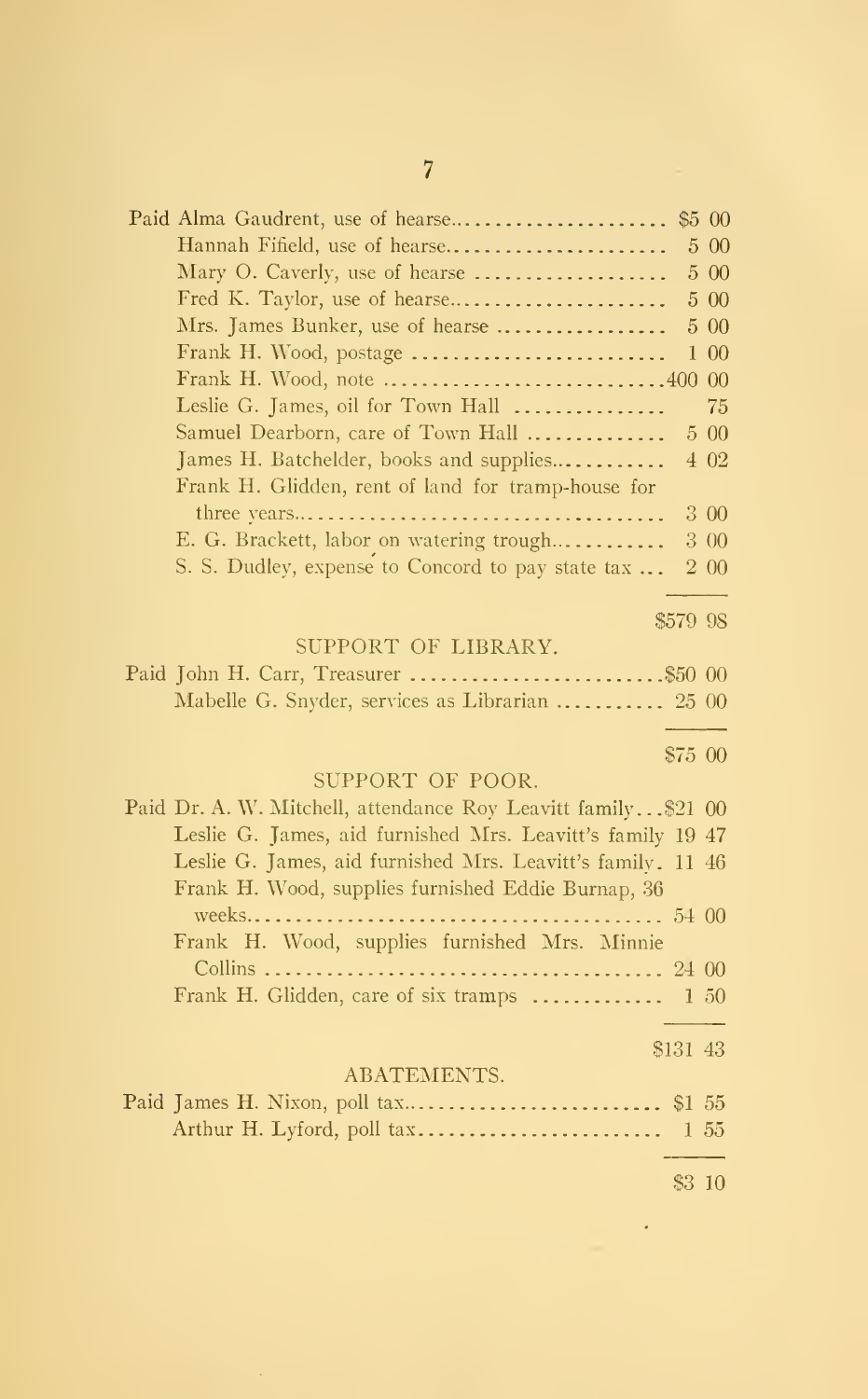#### TOWN AND SCHOOL OFFICERS.

| Paid Samuel S. Dudley, Selectman \$25 00           |          |       |
|----------------------------------------------------|----------|-------|
| Burton L. Smith, Selectman  20 00                  |          |       |
| G. Russell Rowe, Selectman  15 00                  |          |       |
| Samuel S. Dudley, extra services, taking inventory | 10 00    |       |
| Burton L. Smith, extra services, taking inventory  | 10 00    |       |
| G. Russell Rowe, extra services, taking inventory  |          | 10 00 |
| Charles Flanders, Town Clerk                       |          | 16 00 |
| Frank H. Wood, Treasurer                           | 12 00    |       |
| Frank H. Wood, School Treasurer                    |          | 5 00  |
| John F. Swasey, Board of Education                 | 12 00    |       |
| Mrs. Mabelle Snyder, Board of Education            | 12 00    |       |
| Warren M. Thyng, Board of Education  12 00         |          |       |
| G. Stillman Bryant, Supervisor  10 00              |          |       |
| Edward G. Robinson, Supervisor                     |          | 10 00 |
| Burton L. Smith, $\frac{1}{3}$ term Supervisor     |          | 3 3 3 |
| J. Elvin Tuck, $\frac{2}{3}$ term Supervisor       |          | 6 67  |
| Freeman B. Dudley, Ballot Clerk                    |          | 2 00  |
| F. S. Lyford, Ballot Clerk                         |          | 2 00  |
| Charles D. Bartlett                                |          | 2 00  |
|                                                    |          | 2 00  |
| Frank S. Glidden, Police Officer                   |          | 5 00  |
| David Kirkwood, Truant Officer                     |          | 5 00  |
| John F. Swasey, Moderator two years                |          | 7 00  |
| Charles B. Snyder, Collector of Taxes              |          | 50 00 |
| Charles B. Snyder, Dog Constable                   |          | 5 00  |
|                                                    | \$269 00 |       |
| SHEPARD CEMETERY FUND.                             |          |       |
| Deposited in Union Five Cents Savings Bank\$200 00 |          |       |
|                                                    | 66 41    |       |
|                                                    | \$266 41 |       |
| Paid G. Russell Rowe, labor and supplies           |          | 10 25 |
|                                                    | \$256 16 |       |
| FRANK H. WOOD, Treasurer.                          |          |       |

 $\sim 10^{-1}$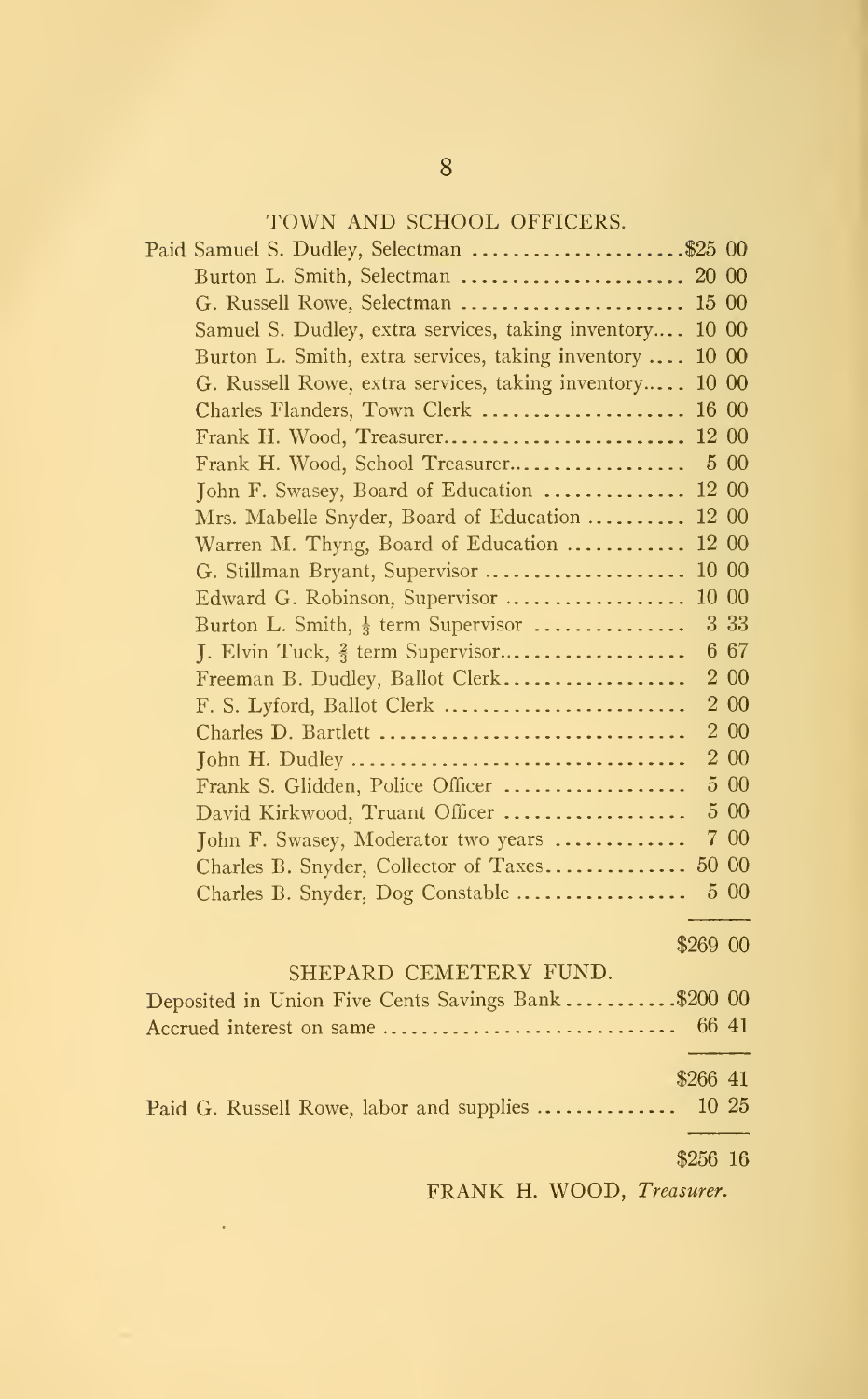### Financial Statement.  $\bullet$

Financial Standing of the Town, February 15, 1909.

#### D<sub>R</sub>.

|                                                 |          | 5 00 |
|-------------------------------------------------|----------|------|
| Amount due School District \$122 20             |          |      |
| Unexpended balance of state highway money  8 48 |          |      |
|                                                 |          |      |
|                                                 | \$130 68 |      |

Cr.

|  |  | Amount in hands of Treasurer \$320 60       |  |  |  |  |
|--|--|---------------------------------------------|--|--|--|--|
|  |  | Leaving a balance in favor of town \$189 92 |  |  |  |  |

FRANK H. WOOD, Treasurer.

Brentwood, N. H., February 18, 1909.

The undersigned having examined and computed the foregoing accounts of the Treasurer and Selectmen, finds them correct with satisfactory vouchers and finds a balance in the hands of the Treasurer of three hundred and twenty dollars and sixty cents (\$320.60).

E. G. FLANDERS, Auditor.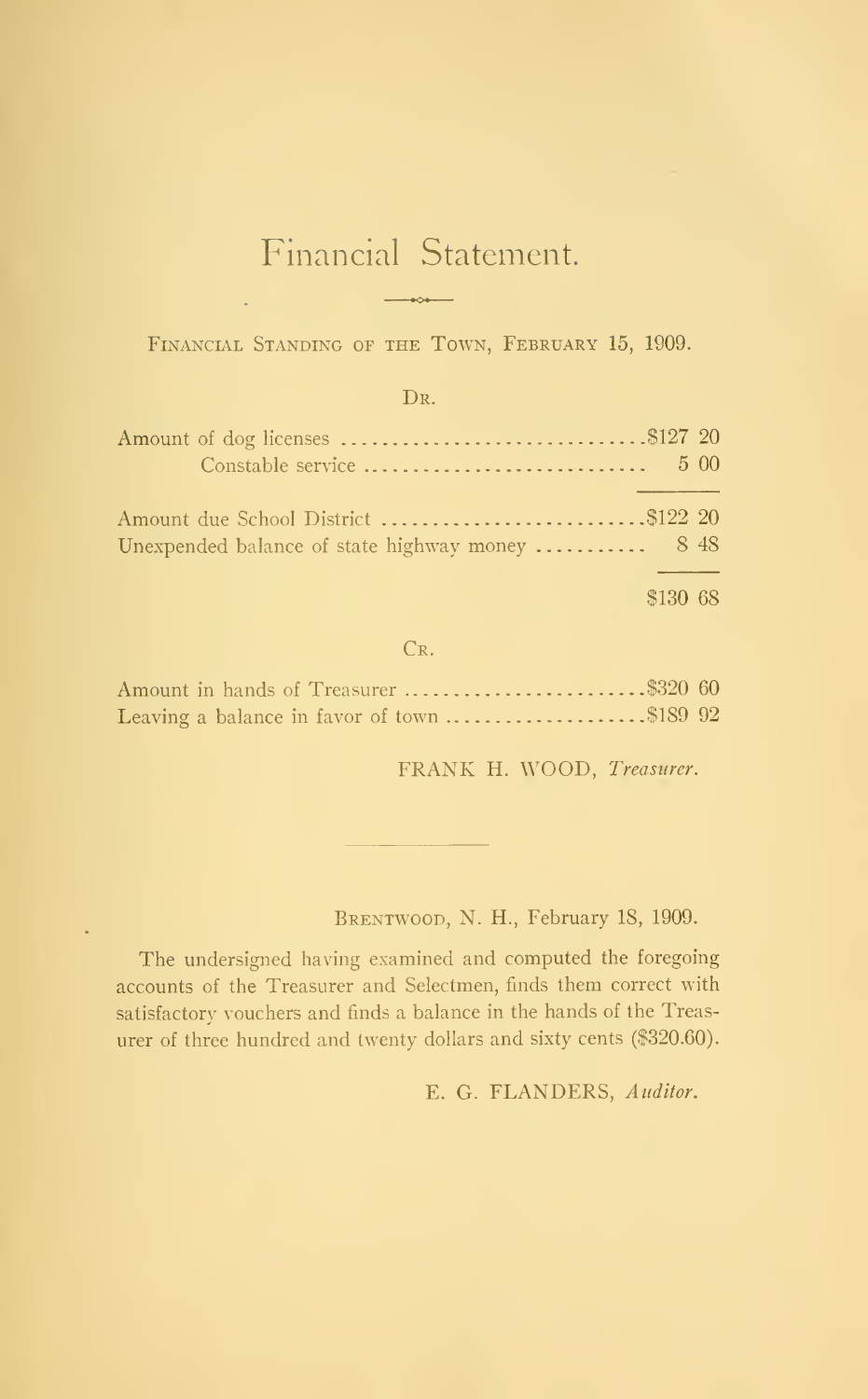# Highway Agents' Reports.

 $\overline{\bullet}$ 

Reports of the Highway Agents of the town of Brentwood for the year ending February 15, 1909.

#### Dr.

| Received from Town Treasurer\$945 52  |  |
|---------------------------------------|--|
| Paid expenditures on Highways\$853 78 |  |
|                                       |  |
| Selectmen, by John F. Swasey 16 78    |  |

\$945 52

| For old bridge plank sold          |          | 7 25  |
|------------------------------------|----------|-------|
|                                    | \$319 36 |       |
| Paid John J. Knights, Agent, labor | \$43 80  |       |
| W. S. Hallinan, labor with team    |          | 24 00 |
| C. R. Fellows, men and teams       |          | 94 65 |
| T. B. Purington, labor             |          | 3 00  |
| J. A. Robinson, labor              |          | 28 55 |
| Burton Smith, labor                |          | 4 00  |
| Chas. Knights, labor               |          | 4 50  |
| Ralph Knights, labor               |          | 975   |
| Stephen George, labor              |          | 10 75 |
| Louis Bean, labor                  |          | 7 75  |
| William Hebert, labor              |          | 1,50  |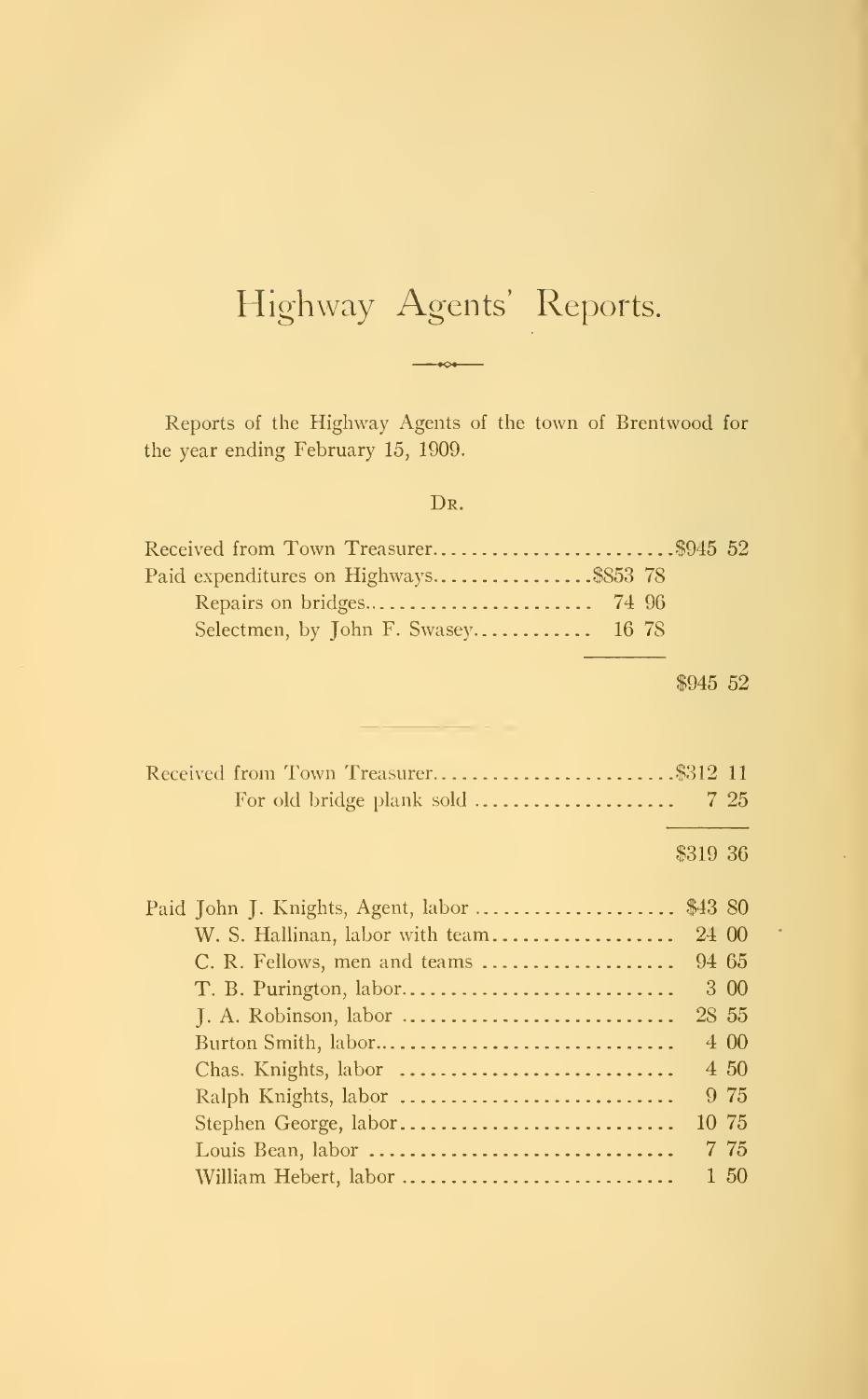|                                             | 75   |
|---------------------------------------------|------|
| Chas. Bartlett, labor                       | 420  |
| B. F. Woodman, labor                        | 1,50 |
| Frank Averill, sharpening drills            | 40   |
| D. Frank Fellows, 10 loads of gravel at .04 | 40   |
| Francis Bartlett, 10 loads of gravel at .04 | 40   |
| R. H Fellows, barrel of cement              | 2 25 |
|                                             |      |

\$244 40

#### REPAIRING BRIDGES.

| Paid John J. Knights, labor on bridges\$25 00 |         |      |
|-----------------------------------------------|---------|------|
| C. R. Fellows, men and teams                  | 18 87   |      |
| B. F. Woodman, labor                          | 14 00   |      |
| J. A. Robinson, labor                         |         | 3 75 |
| Chas. Knights, labor                          |         | 5 00 |
| F. H. Wood, spikes                            |         | 1 46 |
| C. R. Fellows, paint for bridge               | 6 88    |      |
|                                               | \$74 96 |      |
|                                               |         |      |

| Received from Town Treasurer\$324 66                  |       |      |
|-------------------------------------------------------|-------|------|
| Paid Ernest F. Sanborn, Agent, labor and team \$72 31 |       |      |
|                                                       |       |      |
| Albert L. Moreland, labor man and team  33 00         |       |      |
| Frank S. Glidden, labor man with team  22 00          |       |      |
| ř.<br>Burton G. Sanborn, labor and team  24 00        |       |      |
| g.                                                    |       |      |
|                                                       | 12 75 |      |
| George A. Robinson, labor                             | 12 00 |      |
|                                                       |       |      |
| Walter Bunker, labor                                  |       | 9 00 |

 $\epsilon$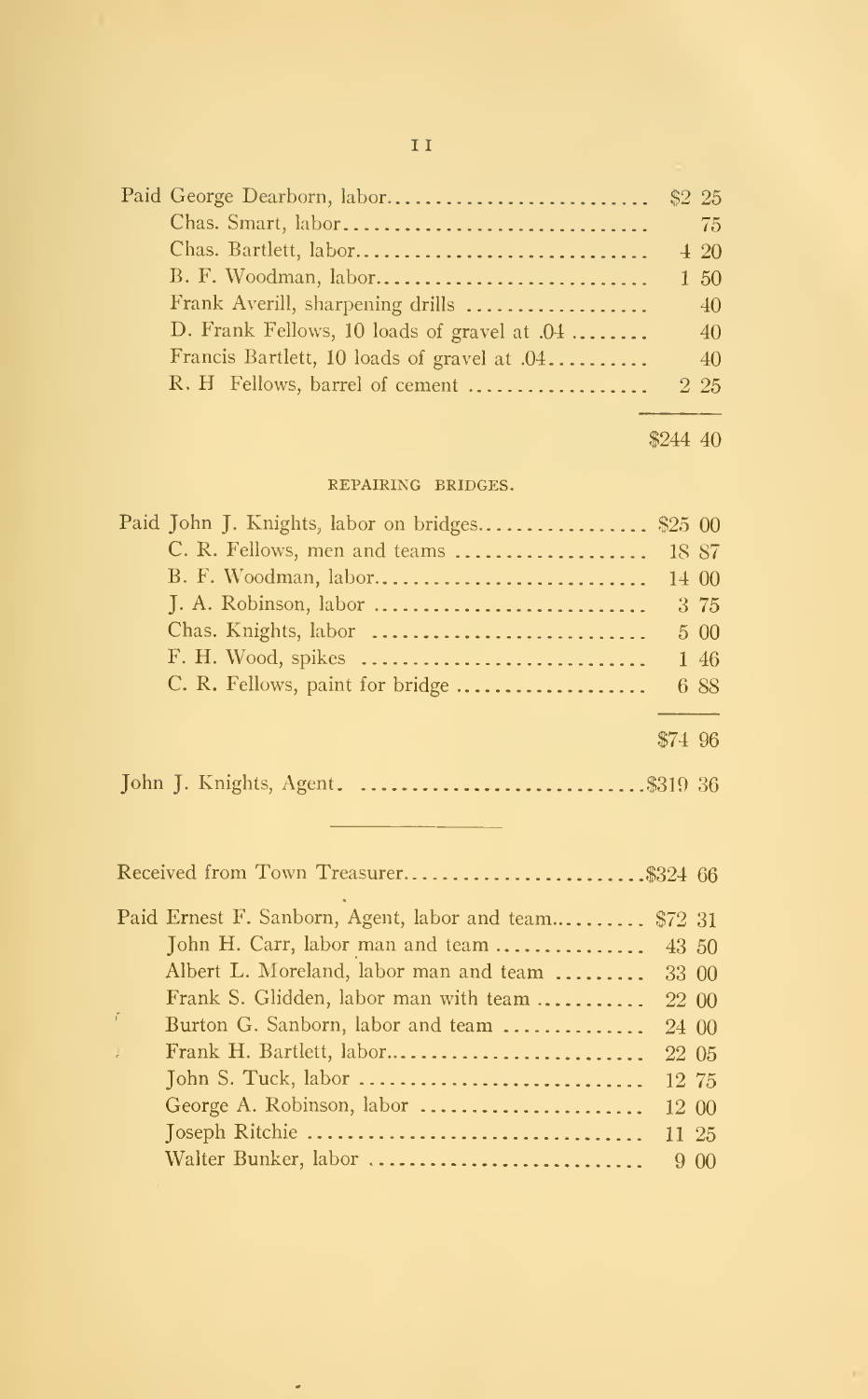| Paid Melvin Bunker, labor                              | \$9 00   |       |
|--------------------------------------------------------|----------|-------|
| Leon Small, labor                                      |          | 7 50  |
| Charles H. Bean, labor                                 |          | 6 75  |
| Leroy H. Leavitt, labor                                |          | 4 95  |
| Warren M. Thyng, labor, team and clay                  |          | 4 10  |
| Charles J. Smith, labor                                |          | 3 00  |
| David Kirkwood, labor                                  |          | 1 50  |
| Warren J. Flanders, for 100 loads of gravel            |          | 5 00  |
| Frank S. Glidden, for 50 loads of gravel               |          | 2 00  |
| John S. Ladd for drain pipe, dynamite, fuse and caps . |          | 14 00 |
| John S. Ladd, for 5 shovels and 2 bush scythes         |          | 5 00  |
|                                                        |          |       |
|                                                        | \$324 66 |       |
|                                                        |          |       |
|                                                        |          |       |
| Received of Town Treasurer\$300 00                     |          |       |
|                                                        |          |       |
|                                                        |          |       |
|                                                        | \$301 50 |       |
| Paid John Swasey, Agent                                | \$38 75  |       |
| Stanley Barr, labor                                    |          | 20 00 |
| George P. Rowe, labor                                  |          | 1 50  |
| Walter L. Rowell, labor                                |          | 900   |
| E. G. Robinson, labor                                  |          | 12 00 |
| John Dudley, labor                                     |          | 26 00 |
| W. D. Robinson, labor                                  |          | 3,50  |
| John Swasey, labor                                     |          | 78 25 |
| A. B. Rowell, labor                                    |          | 21 05 |
| C. A. Rowe, labor                                      |          | 12 50 |
| W. E. Burtt, labor                                     |          | 4 50  |
| J. S. Stevens, labor                                   |          | 4 0 0 |
|                                                        |          | 150   |
| S. S. Dudley, labor                                    |          | 10 00 |
| W. G. Clough, labor                                    |          | 10 00 |
| F. H. Rowell, labor                                    |          | 1 50  |
| R. C. Fuller, labor                                    |          | 3 75  |
|                                                        |          | 1 50  |
| Walter Cotton, labor                                   |          |       |

 $\hat{\boldsymbol{\gamma}}$ 

à,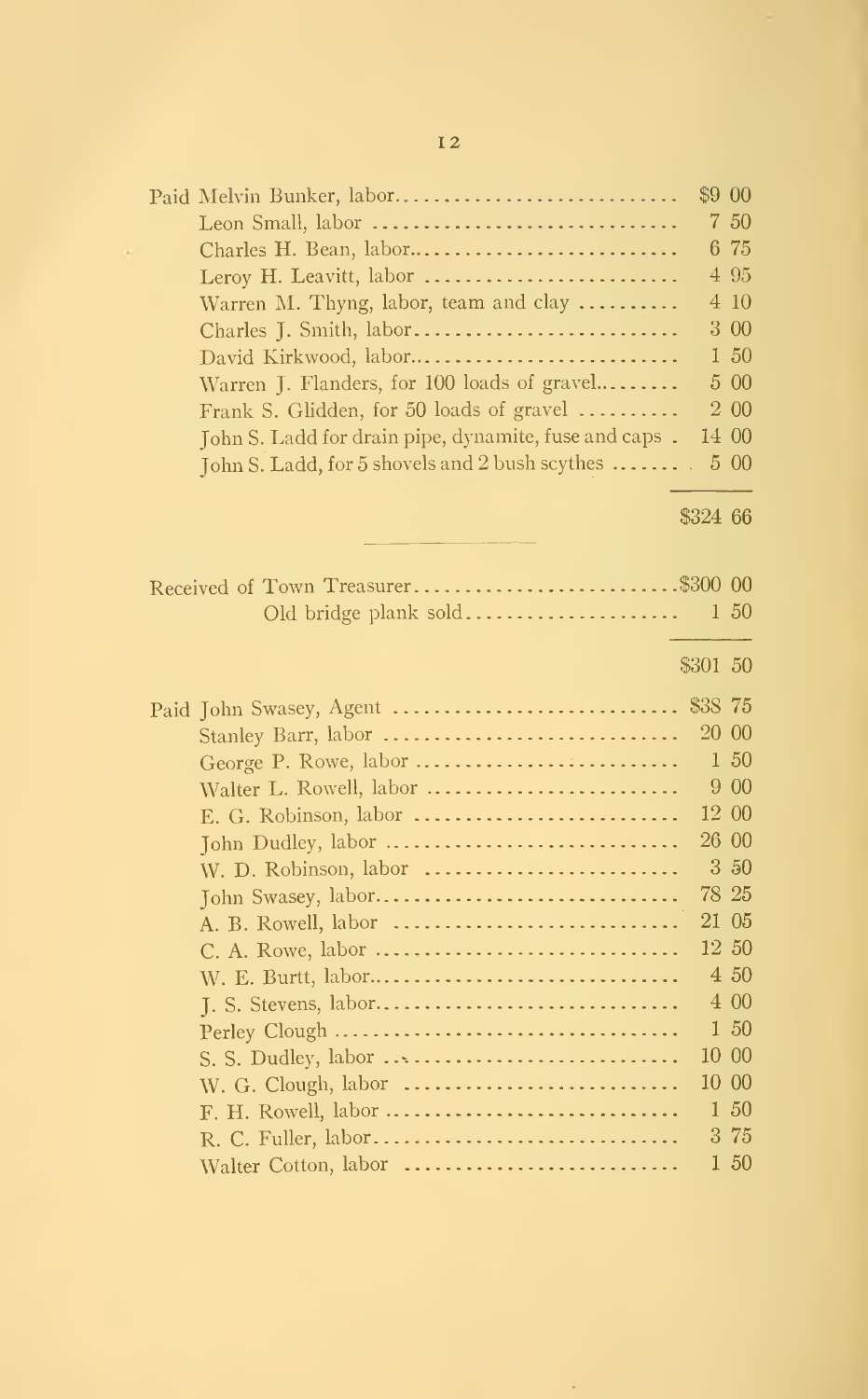\$301 50

JOHN J. KNIGHTS, ERNEST F. SANBORN, JOHN F. SWASEY, Highway Agents of Brentwood.

 $\bar{\gamma}$ 

We, the undersigned, having examined and computed the fore going accounts of the Highway Agents, find them correct with proper vouchers.

 $\chi$ 

SAMUEL S. DUDLEY, BURTON L.SMITH, G. RUSSELL ROWE,

Selectmen of Brentwood.

 $\epsilon$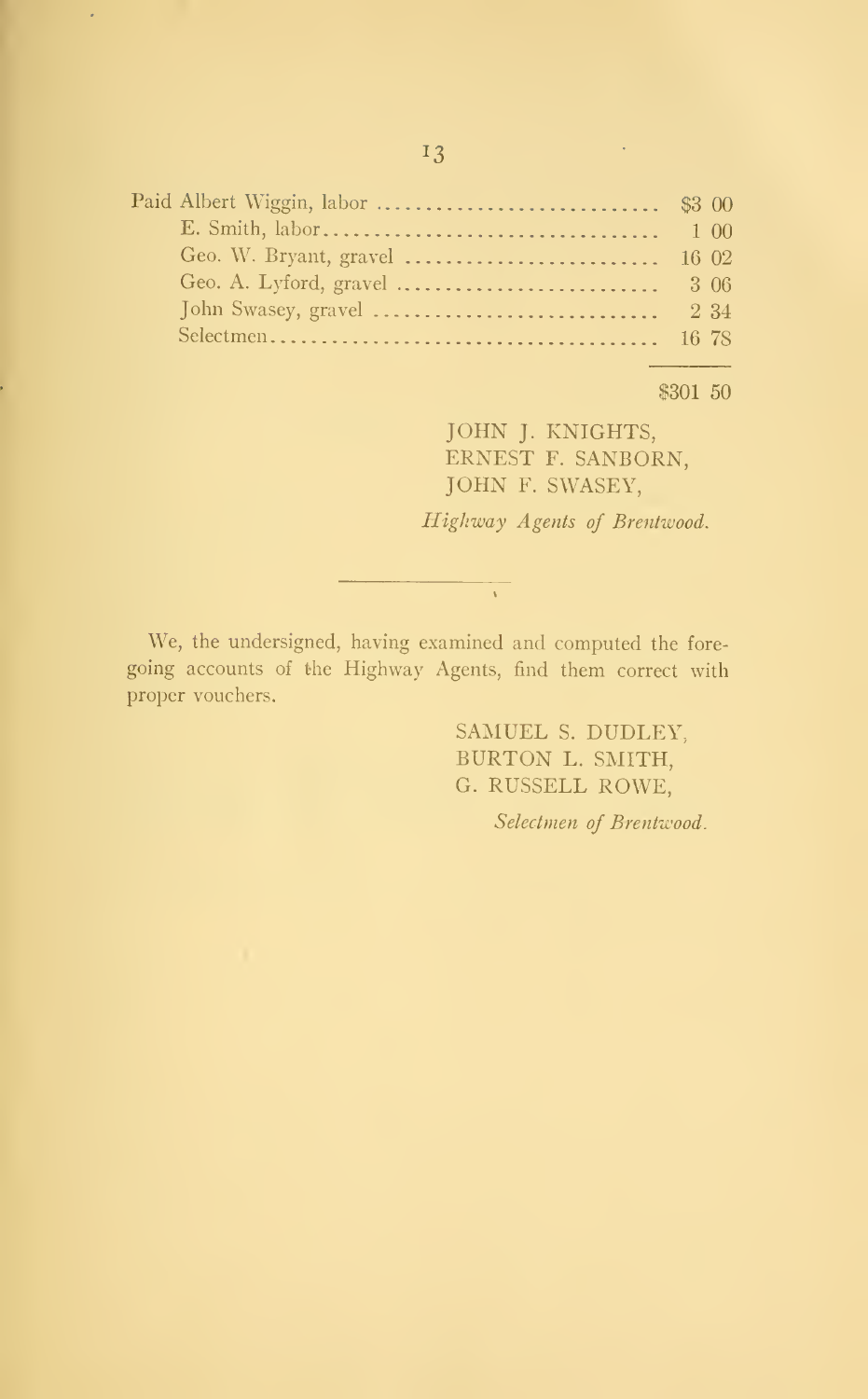### STATE OF NEW HAMPSHIRE, HIGHWAY DEPT.

#### STATEMENT OF JOINT FUND ACCOUNT.

### Brentwood, N. H., December 10, 1908.

k

|                               | BAL. 1907. 1908. |              | TOTAL.   |  |
|-------------------------------|------------------|--------------|----------|--|
|                               |                  |              | \$428 30 |  |
| State contribution            |                  | 255 60       | 255 60   |  |
|                               |                  |              | \$683 90 |  |
| Town disbursements approved   |                  | \$651 34     |          |  |
| *State disbursements          |                  | 24 08        |          |  |
|                               |                  |              |          |  |
| Paid by State to Town\$231 52 |                  |              |          |  |
| †Balance in Town Treasury     |                  | <b>SS 4S</b> |          |  |
|                               |                  |              |          |  |

\* State disbursements indicated above are payments made by the State from

the joint fund for surveys, plans, inspection or advertising.<br>† The balance in the Town treasury remains for future expenditure in ac-<br>cordance with Chapter 35, Laws of 1905, and the regulations adopted by the Governor and Council.

A. W. DEAN, State Engineer.

 $\alpha$ 

 $\sim 10^{-1}$ 

 $\bar{\nu}$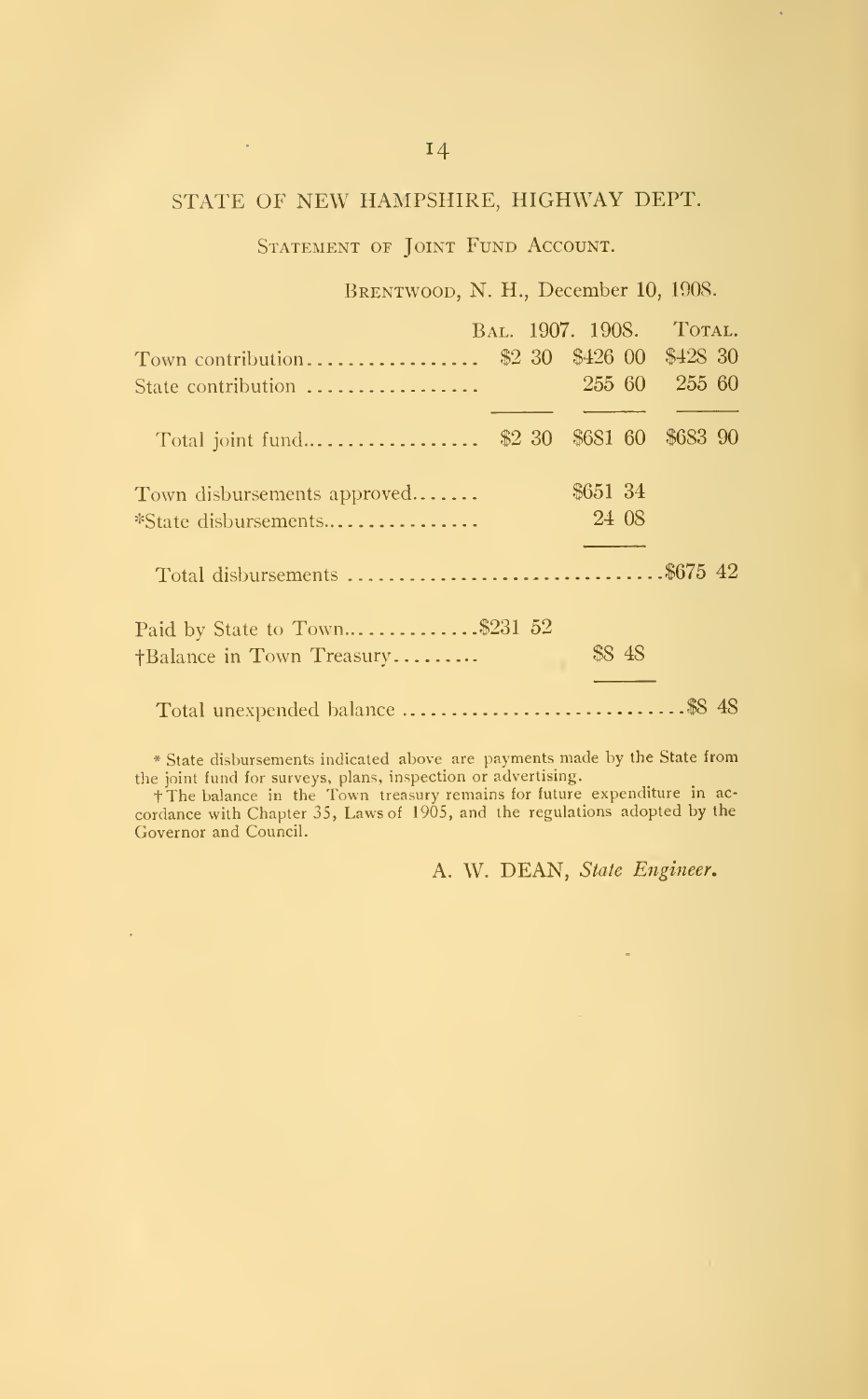# Library Report.

 $\rightarrow$ 

 $\vec{6}$ 

Treasurer's report of the Brentwood Town Library for year ending March 1, 1909:

D<sub>R</sub>.

Feb. 5, 1909, received from Town Treasurer..... $$50$  00  ${\rm fines.} \ldots \ldots \ldots \ldots \ldots 25$ 

à,

\$50 25

 $\bar{\mathbf{r}}$ 

#### C<sub>R</sub>.

Feb. 8, paid for books and supplies  $\ldots$   $\ldots$   $\ldots$  \$50 25

JOHN H. CARR,

Treasurer Library Trustees.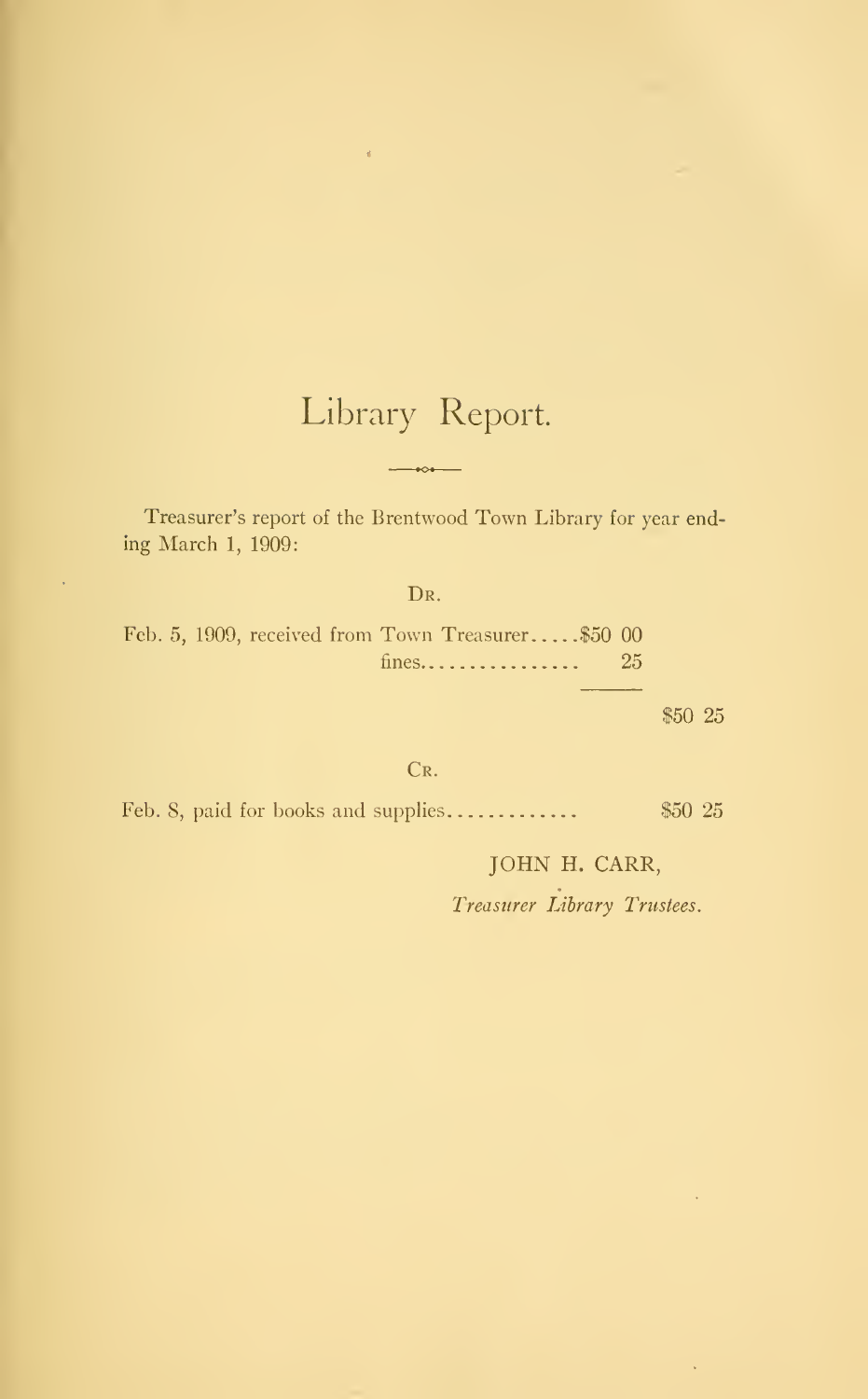## School Warrant.

#### THE STATE OF NEW HAMPSHIRE.

To the Inhabitants of the School District in the Town of Brentwood qualified to vote in District Affairs:

You are hereby notified to meet at the Town Hall in said district on the sixth day of March, 1909, at two o'clock in the after noon to act upon the following subjects:

1. To choose a Moderator for the coming year.

2. To choose a Clerk for the ensuing year.

3. To choose a member of the School Board for the ensuing three years.

4. To choose a Treasurer for the ensuing year.

5. To hear the reports of Agents, Auditors, Committees, or Officers chosen, and pass any vote relating thereto.

6. To choose Agents, Auditors and Committees in relation to any subject embraced in this Warrant.

7. To see how much money the District will raise and appropriate for the support of schools.

8. To see how much money the District will raise and appropriate for repairs.

9. To see what action the District will take in regard to forming a supervisory district for the purpose of employing a Superin tendent according to provisions of chapter 77, session laws of 1899, and make appropriation for same.

Given under our hands at said Brentwood this 13th day of February, 1909.

> JOHN F. SWASEY, MABELLE G. SNYDER, WARREN M. THYNG, School Board.

A true copy of warrant. Attest:

JOHN F. SWASEY, MABELLE G. SNYDER, WARREN M. THYNG, School Board.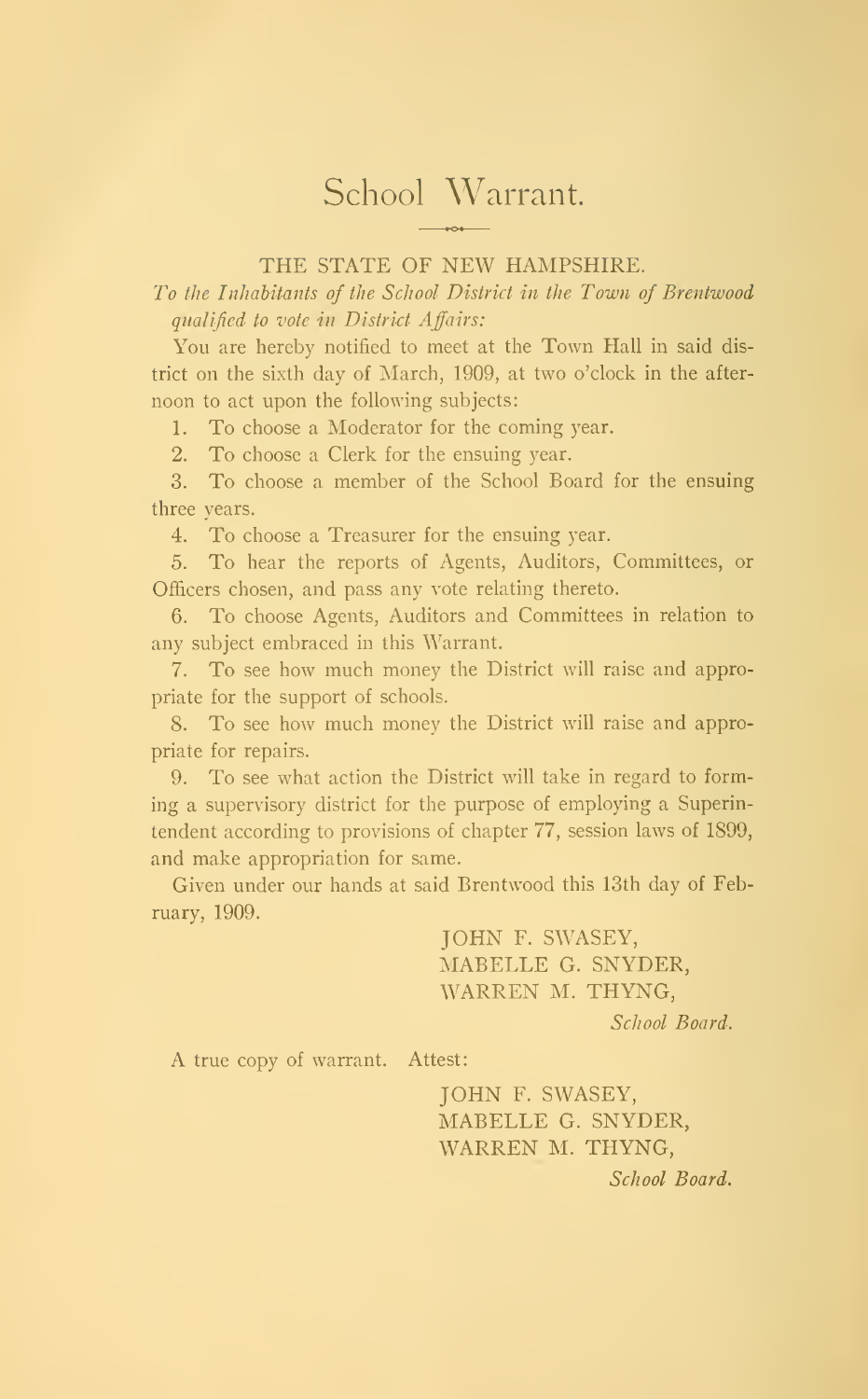## School Report.

The number of scholars registered in our schools for the year is eighty-one.

The number of children enumerated by the Truant Officer, be tween ages of five and sixteen, seventy-six.

During the past year the schools have been fortunate in having to make only one change in teachers; this is always for the best in terests of all concerned, for no teacher can do herself justice until she has made herself thoroughly familiar with all pupils and their capabilities.

We feel gratified with the sincerity and faithfulness of our teachers during the past year and know they have worked for the benefit of the children in their care.

The school year was necessarily shortened four weeks by so much school money going out of town, and the school board urges you, as parents, to do your part to see the children attend school every day possible, as our school year is shorter than that of the most of our neighboring towns.

The arithmetics have been changed during the year and an ele mentary geography added. Other changes were thought wise, but funds would not allow them.

#### ROLL OF HONOR.

Pupils not absent for three terms: Mildred H. Swasey, R. Lawrence Fellows, Clinton A. Smith.

Pupils not absent for two terms: Dora T. Robinson, Ruth G. Robinson, Ruth Stevens, Reginald Flanders, Norman B. Smith, Rinda James, Bessie I. Glidden.

Pupils not absent for one term: Grace M. Pike, George E. Hoyt, Mary E. Bartlett, Edith S. Knight, Ruth L. Woodard, Clara S. Parshley, Mary E. Parshley, Addie E. Glidden, Mabel K. Knight, Alice Lyford, Abbie F. Leavitt.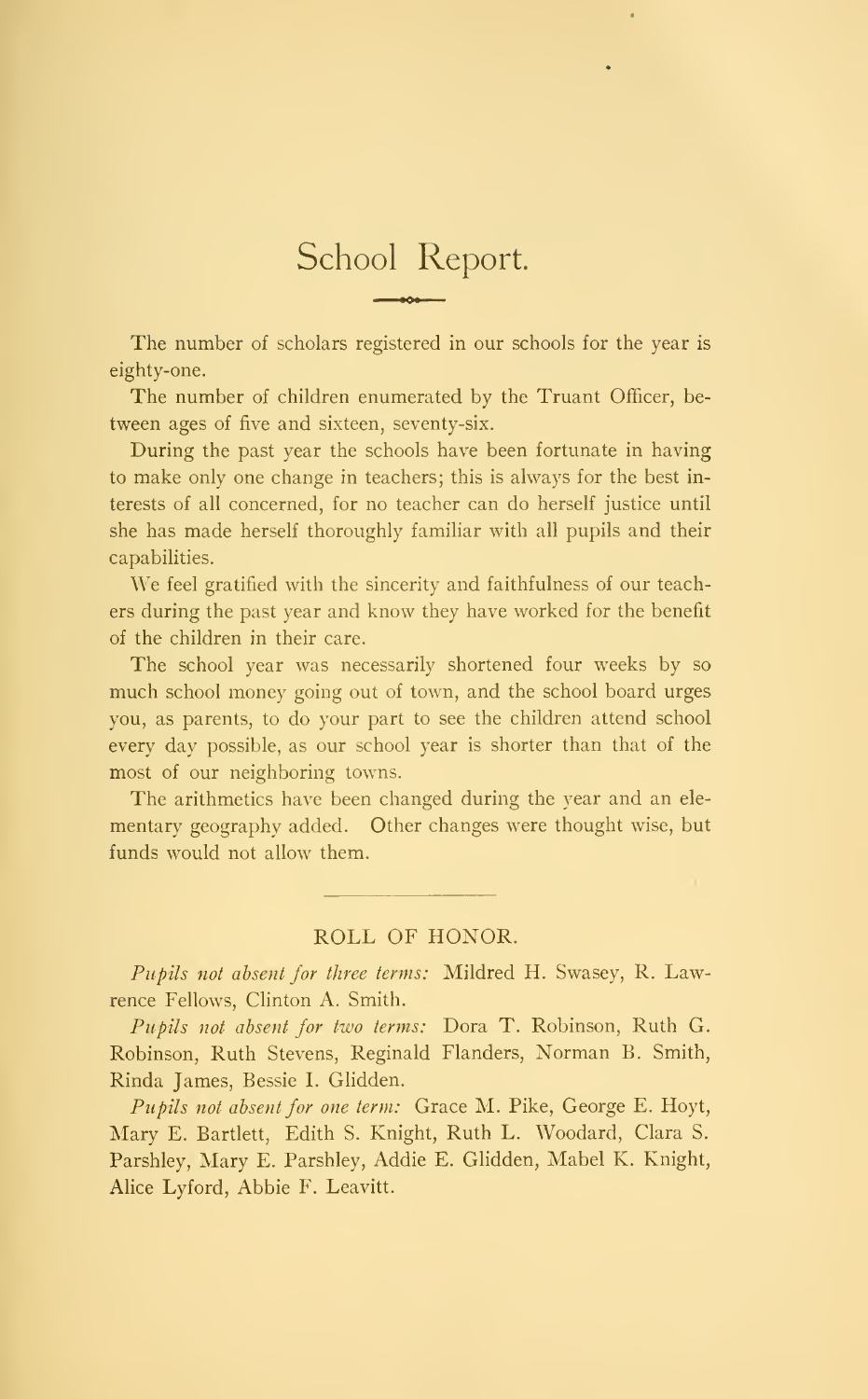| TEACHERS.          | per month.<br>Wages <sup>1</sup> | term<br>each<br>weeks<br>$\overline{\sigma}$<br>ż. | Average daily attendance. | Pupils.<br>$\delta$<br>Ż. | Visitors.      |
|--------------------|----------------------------------|----------------------------------------------------|---------------------------|---------------------------|----------------|
| Almena Wadleigh    | \$34                             | 14                                                 | 24                        | 29                        | 33             |
| J. Grace Thurston  | 34                               | $\mathbf{11}$                                      | 19                        | 21                        | 31             |
|                    | 34                               | 6                                                  | 15                        | 20                        | 13             |
|                    | 34                               | 14                                                 | 20                        | 27                        | 19             |
|                    | 34                               | $\overline{11}$                                    | 17                        | 29                        | $\overline{7}$ |
|                    | 34                               | 6                                                  | 19                        | 23                        | 13             |
| Harriett E. Osgood | 34                               | 14                                                 | 18                        | 22                        | 43             |
| Harriett E. Osgood | 34                               | 11                                                 | 22                        | 23                        | 23             |
| Harriett E. Osgood | 34                               | 6                                                  | 21                        | 22                        | 18             |

#### STATISTICAL TABLE OF SCHOOLS.

#### STATEMENT OF TREASURER OF SCHOOL DISTRICT.

FOR THE YEAR ENDING FEB. 15, 1909.

### D<sub>R</sub>.

| Balance cash on hand Feb. 15, 1908                   | \$31 35 |  |
|------------------------------------------------------|---------|--|
| Received from Town Treasurer, school money  1,389 37 |         |  |
|                                                      |         |  |

 $$1,421$  08

#### $C_{R}$ .

| Paid Cora A. Nudd, teaching 31 weeks at $$8.50$ \$263 50 |
|----------------------------------------------------------|
| Harriett E. Osgood, teaching 31 weeks at \$8.50  263 50  |
| Almena F. Wadleigh, teaching 14 weeks at \$8.50  119 00  |
| E. Grace Thurston, teaching 17 weeks at \$8.50  144 50   |
|                                                          |
|                                                          |
|                                                          |
| Walter E. Burtt, conveying scholars, 30 2-5 weeks at     |

 $\sim$ 

×

 $\ddot{\phantom{1}}$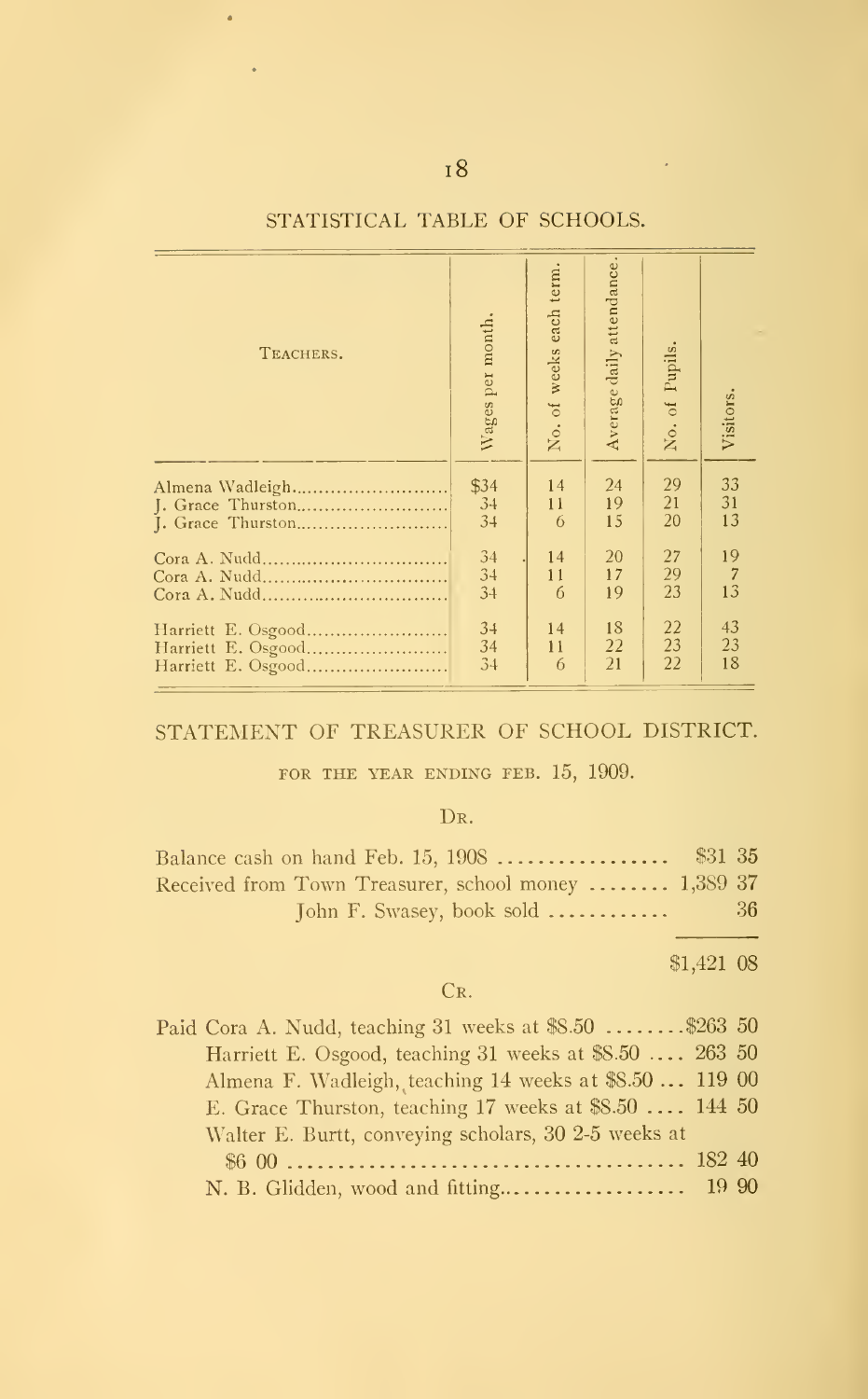| Paid Willard Cummings, fitting               | \$075  |  |
|----------------------------------------------|--------|--|
| Arthur Rogers, wood                          | 4 0 0  |  |
| Mabelle G. Snyder, wood and fitting          | 3 00   |  |
| John F. Swasey, wood and fitting             | 19 50  |  |
| S. S. Dudley, wood                           | 3 00   |  |
| Frank S. Glidden, wood and fitting           | 14 00  |  |
| G. Russell Rowe, cleaning schoolhouse        | 3 00   |  |
| Jane E. Robinson, cleaning schoolhouse       | 3 00   |  |
| Warren M. Thyng, cleaning schoolhouse        | 3 00   |  |
| N. B. Glidden, use of well for scholars      | 3 00   |  |
| American Book Co., school supplies           | 39 27  |  |
| Edward E. Babb & Co., school supplies        | 14 16  |  |
| D. C. Heath & Co., school supplies           | $-117$ |  |
| Milton Bradley Co., school supplies          | 2 84   |  |
| Hilliard & Kimball, school supplies          | 2 70   |  |
| Z. Willis Kemp, school supplies              | 68 47  |  |
| Mabelle G. Snyder, postage and supplies      | 1 20   |  |
| John F. Swasey, postage, freight and express | 3 57   |  |
| Robinson Seminary, tuition for students      | 95 00  |  |
| Sanborn Seminary, tuition for students       | 80 00  |  |
| Epping High School, tuition for students     | 33 75  |  |
| For schoolhouse repairs                      | 22 14  |  |
| Balance cash on hand                         | 4 76   |  |
|                                              |        |  |

#### \$1,421 08  $\sim$   $\alpha$

### SCHOOL HOUSE REPAIRS.

#### D<sub>R</sub>.

| Balance cash on hand Feb. 15, 1908  \$15 48      |         |  |
|--------------------------------------------------|---------|--|
|                                                  |         |  |
|                                                  | \$37 62 |  |
| CR.                                              |         |  |
| Paid G. Russell Rowe, labor and supplies  \$2 52 |         |  |
| Clasby Fuller, labor and supplies  17 75         |         |  |
|                                                  |         |  |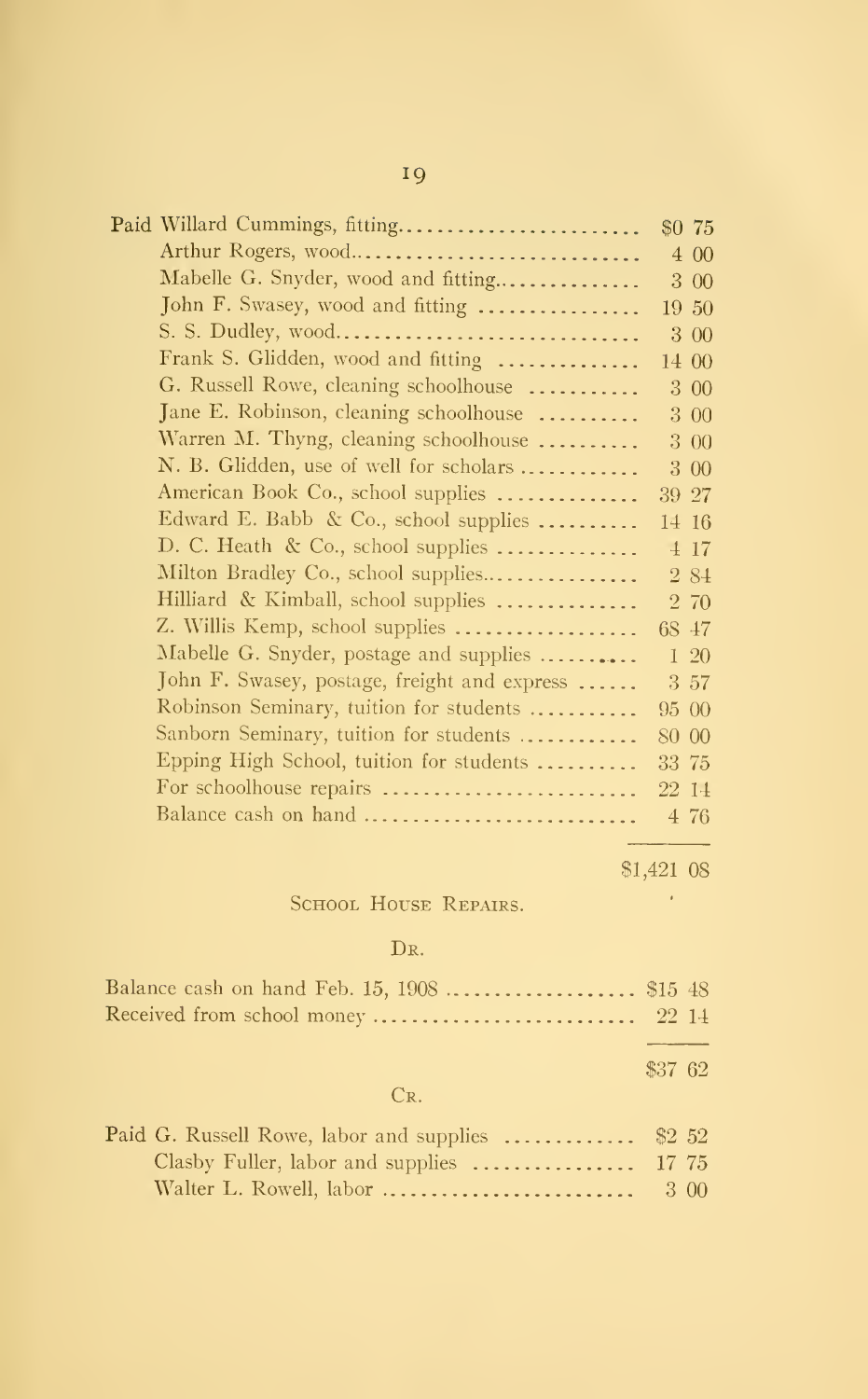| 2 00 |  |
|------|--|

\$37 62

FRANK H. WOOD, Treasurer.

Brentwood, N. H., February 18, 1909.

<sup>I</sup> have examined the accounts of Frank H. Wood, Treasurer of the School District, and find them correctly cast with proper vouchers, and a balance in his hands of \$4.76.

CHARLES FLANDERS, Auditor.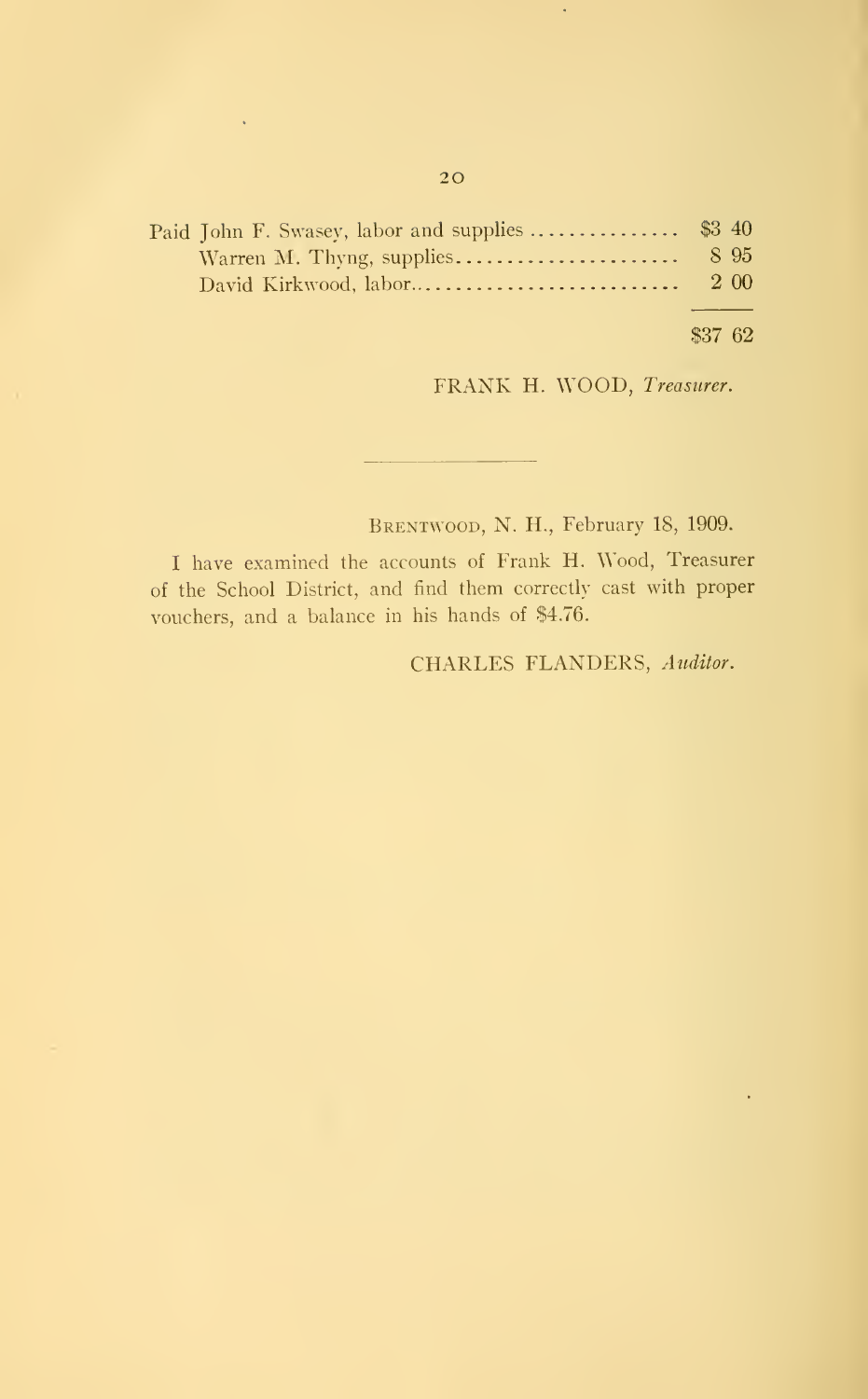| Birthplace of<br>Mother.   | Boston, Mass.<br>Poughk'sie,N.Y<br>Kingston.<br>Brentwood.<br>Nottingham.<br>Nottingham.<br>remont.<br><i>s</i> rentwood                                   |
|----------------------------|------------------------------------------------------------------------------------------------------------------------------------------------------------|
| 3irthplace of<br>Father.   | Brentwood<br>So. Tamworth<br>New Brunswick<br>Raymond<br>Canada<br>Jova Scotia<br>lewfields<br>Canada                                                      |
| Maiden Name of<br>Mother.  | Laura E. Tirtell<br>Mary Marshall<br>Annie Mae George<br>Sylvia E. Morrison<br>Sylvia E. Morrison<br>Clairina Decharme<br>Vellie M. Rhodes<br>Rosanna Hart |
| Name of<br>Father.         | Thomas S. Steeves<br>Samuel V. Osgood<br>oseph F. Proulx<br>Albert Wiggin<br>James W. Colcord<br>Lewis Bunker<br>Avard L. Milbury<br>Vapoleon Talbot       |
|                            | $\overline{\phantom{a}}$<br>$\frac{1}{2}$                                                                                                                  |
|                            |                                                                                                                                                            |
| Male or Female             |                                                                                                                                                            |
| Name of Child<br>(if any). | Marian Bertha<br>Berton J.<br>Sylvia Alice                                                                                                                 |
| Date                       | Mari<br>April<br>Ang Piny<br>Ang Soci.<br>Nov.<br>Nov.                                                                                                     |

BIRTHS Registered in the Town of Brentwood, N. H., for the year ending December 31, 1908.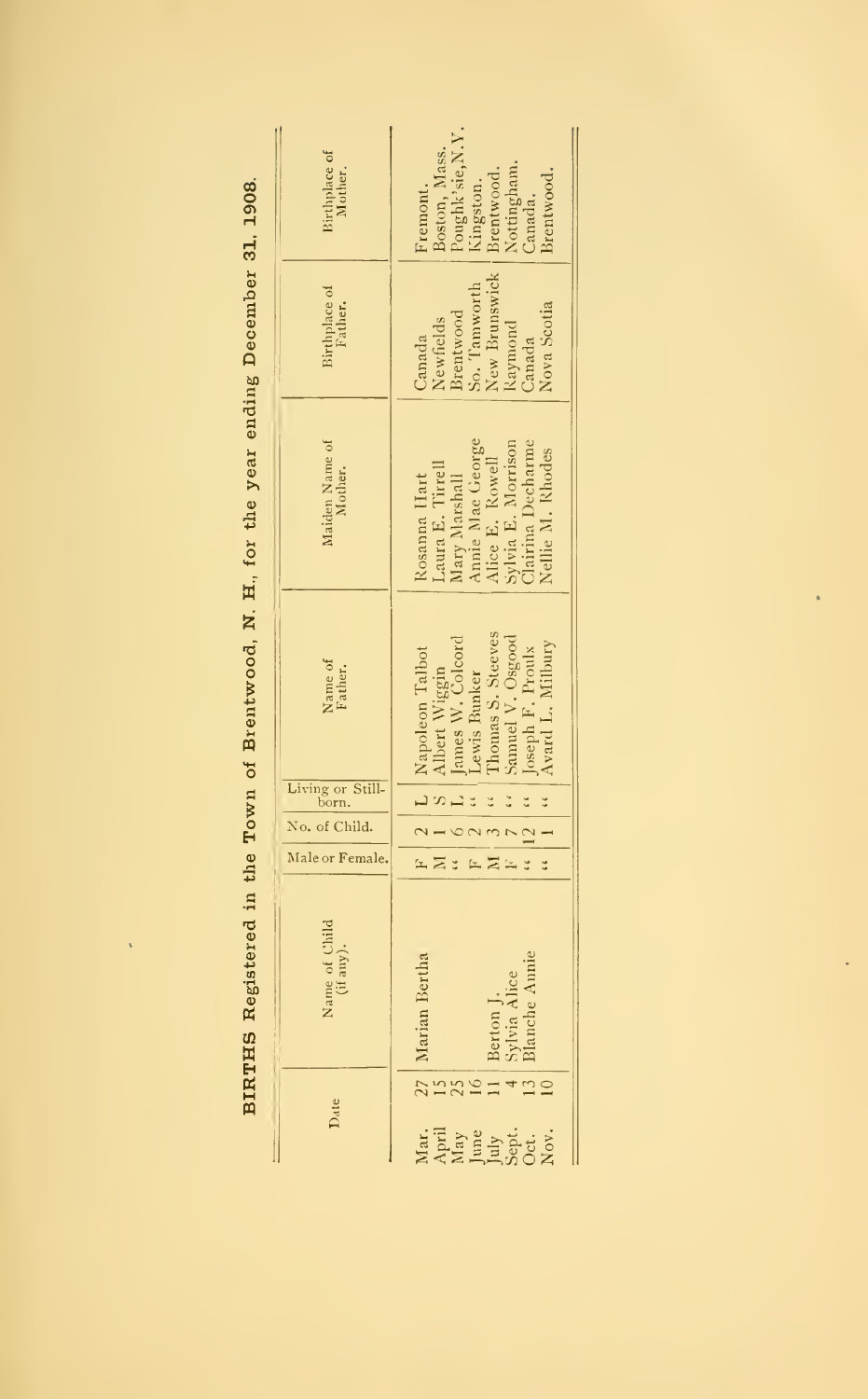| Name, Residence<br>and Official Station<br>of person by whom |                                 | Epping<br>Rev. F. G. Deshaies,      |               | Rev. F. E. Delzell,  | Brentwood                        |                | Rev. E. B. Pike,<br>Brentwood |                                                                                         | Rev. J.Dodd Matthews. | Brentwood                            |
|--------------------------------------------------------------|---------------------------------|-------------------------------------|---------------|----------------------|----------------------------------|----------------|-------------------------------|-----------------------------------------------------------------------------------------|-----------------------|--------------------------------------|
| Condition.                                                   |                                 | isi<br>si                           |               | 2d                   |                                  |                | Ist<br>2d                     |                                                                                         | 1 <sub>st</sub>       | $\ddot{\phantom{0}}$                 |
| Names of Parents.                                            | Dennis Hallinan<br>Ellen Curtin | Louis Desjardins<br>Lucy E. Tetreau | Joseph Pevear | Abigail Chase        | Clement Scoones<br>Mary J. Felch | Wilson G. Hook |                               | Angelia M. Rowell<br>Elbridge G. Brackett<br>Sarah E. Purington<br>William H. Underhill | Hannah Laine          | Charles W. Parshley<br>Emma H. Smith |
| Place of Birth<br>of each.                                   | Brentwood                       | Exeter                              |               | <b>Hampton Falls</b> | Seabrook                         |                | Brentwood                     | Brentwood                                                                               | Chester               | Brentwood                            |
| Color of each.                                               |                                 |                                     |               |                      |                                  |                |                               |                                                                                         |                       |                                      |
| Age in                                                       | 32                              | 20                                  |               | 64                   | 55                               |                | 32<br>34                      |                                                                                         | $\frac{28}{21}$       |                                      |
| Name and Surname of<br>groom and bride.                      | William S. Hallinan             | Rose Esther Desjardins              |               | Sylvester O. Pevear  | Ella A. Lord                     |                | Walter R. Hook                | Alice G. Glycart                                                                        | Orlando H. Underhill  | Emma H. Parshley                     |
| Place of<br>Marriage.                                        |                                 |                                     |               | Sept. 3 Brentwood    |                                  |                | Oct. 7   Brentwood            |                                                                                         | Nov. 25   Brentwood   |                                      |
| Date                                                         |                                 | June 15   Epping                    |               |                      |                                  |                |                               |                                                                                         |                       |                                      |

ł

MARRIAGES Registered in the Town of Brentwood, N. H., for the year ending December 31, 1908.

ò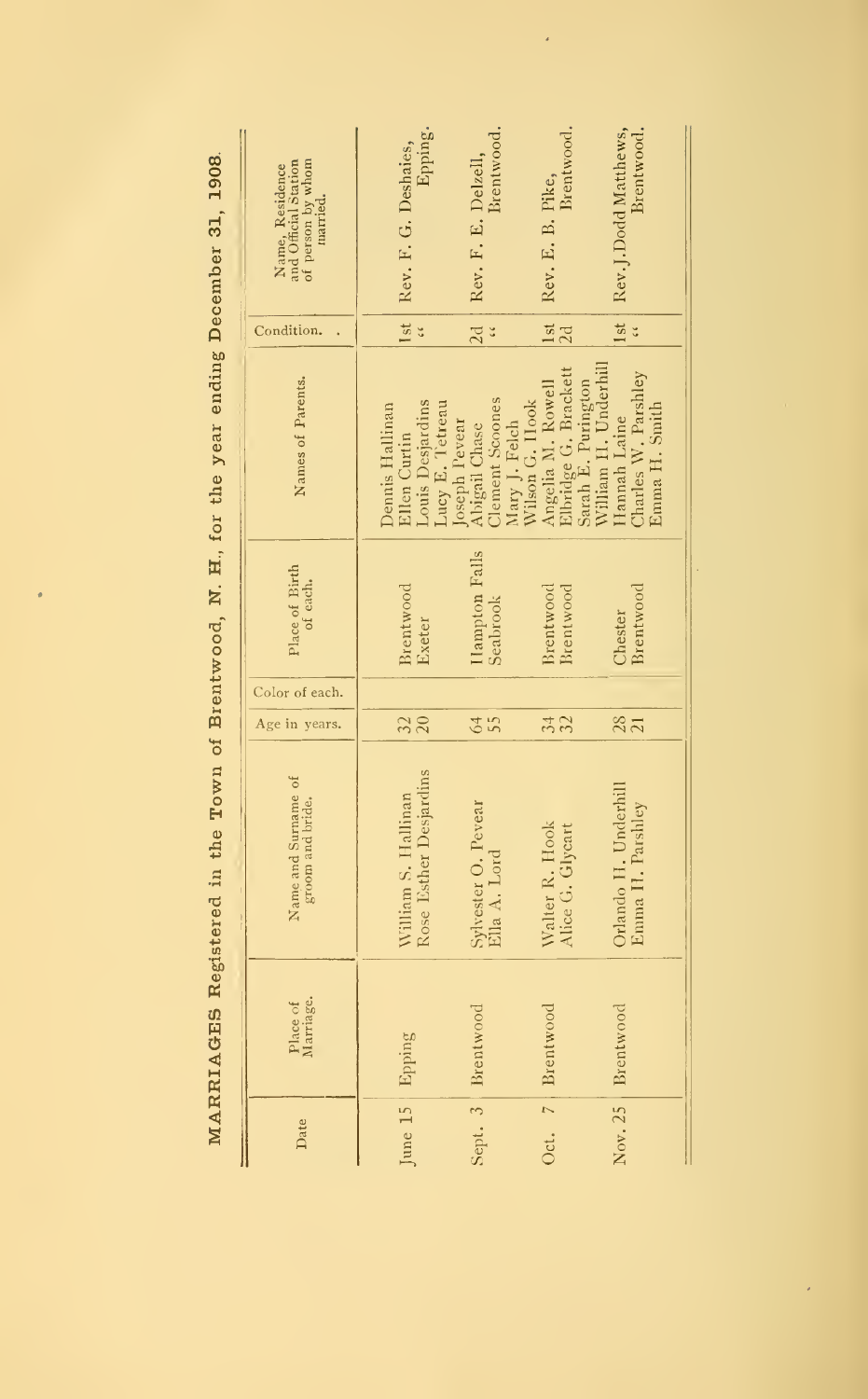|                                   |                                  |                                 | Age.             |                    |                |                                |                                    |                                                                       |
|-----------------------------------|----------------------------------|---------------------------------|------------------|--------------------|----------------|--------------------------------|------------------------------------|-----------------------------------------------------------------------|
| Date                              | Name and surname of<br>Deceased. | <b>Years</b>                    | Days.<br>Months. | Place of<br>Birth, | Male or Female | Single, Married<br>or Widowed. | Name of<br>Father.                 | Maiden Name of<br>Mother.                                             |
| Jan.                              | Harriet M. C. Johnson            |                                 | 2 28             | Charlestown, Ms    | E              | $\geq$                         | John Gammell                       | Hannah M. Collins.                                                    |
|                                   | James E. Bunker                  | $rac{1}{50}$                    | 17               | Durham             |                |                                |                                    |                                                                       |
| $\overline{c}$<br>Feb             | Henry A. Orne                    | 8858                            |                  | <b>F</b> , xeter   |                | $\geq$                         | Elen F. Orne                       | Mary E. Flint.                                                        |
|                                   | Hanuah T. Holmes                 |                                 | 6 13             | East Kingston      |                |                                | Joseph F. Rowe                     | Mary Thayer.<br>Mary L. Roberts.<br>Mary Meader.<br>Laura E. Tirrell. |
| Mar.                              | Fhomas S. Gordon                 |                                 |                  | Brentwood          |                |                                | Lewis B. Gordon                    |                                                                       |
| $\overline{\phantom{0}}$<br>April | Mary G. Garland                  |                                 |                  | Epping             |                |                                | Thomas Willey                      |                                                                       |
|                                   | Infant Wiggin                    |                                 |                  | <b>Brentwood</b>   |                |                                | Albert Wiggin<br>Ernest F. Sanborn |                                                                       |
| May                               | Mabel E. Sanborn                 |                                 |                  | Brentwood          |                |                                |                                    | Mary A. Tuck.                                                         |
|                                   | Sarah F. Taylor                  | 77                              | 526              | Kingston           |                |                                | Nathaniel Chase                    | lannah Foster                                                         |
| $\Box$<br>June<br>Sept.<br>Oct.   | Joseph E. Langlais               | 24                              |                  | Exeter             |                | Ξ                              | Alee Langlais                      |                                                                       |
|                                   | Berton L. Steeves                |                                 | 2 23             | Brentwood          |                |                                | Thomas S. Steeves                  | Alice Rowell.                                                         |
|                                   | Alex Gudreau                     | 63                              |                  | Canada             |                | $\geq$                         | Alex Gudreau                       | Marie Bouchant.                                                       |
| $51*$<br>Dec.                     | Harriet S. H. MacLeod            | 80 11 27                        |                  |                    |                | d.                             |                                    |                                                                       |
| $51*$                             | Eliza Taylor Robinson            |                                 |                  |                    |                |                                |                                    |                                                                       |
|                                   | Moses William Caverly            | 78 6 15<br>85 11 117<br>50 3 14 |                  | Strafford          |                | $\overline{\mathbf{y}}$        | John Caverly                       | Olive Jenness.                                                        |
| 228                               | osephine M. Holden               |                                 |                  |                    |                |                                |                                    |                                                                       |
|                                   | Charles L. Fifield               | 64                              | 817              | Kingston           | $\Sigma$       | $\overline{M}$                 | Peter Fifield                      | — Webster.                                                            |
|                                   |                                  |                                 |                  |                    |                |                                |                                    |                                                                       |

DEATHS Registered in the Town of Brentwood, N. H., for the year ending December 31, 1908.

\*Brought here for Interment.

×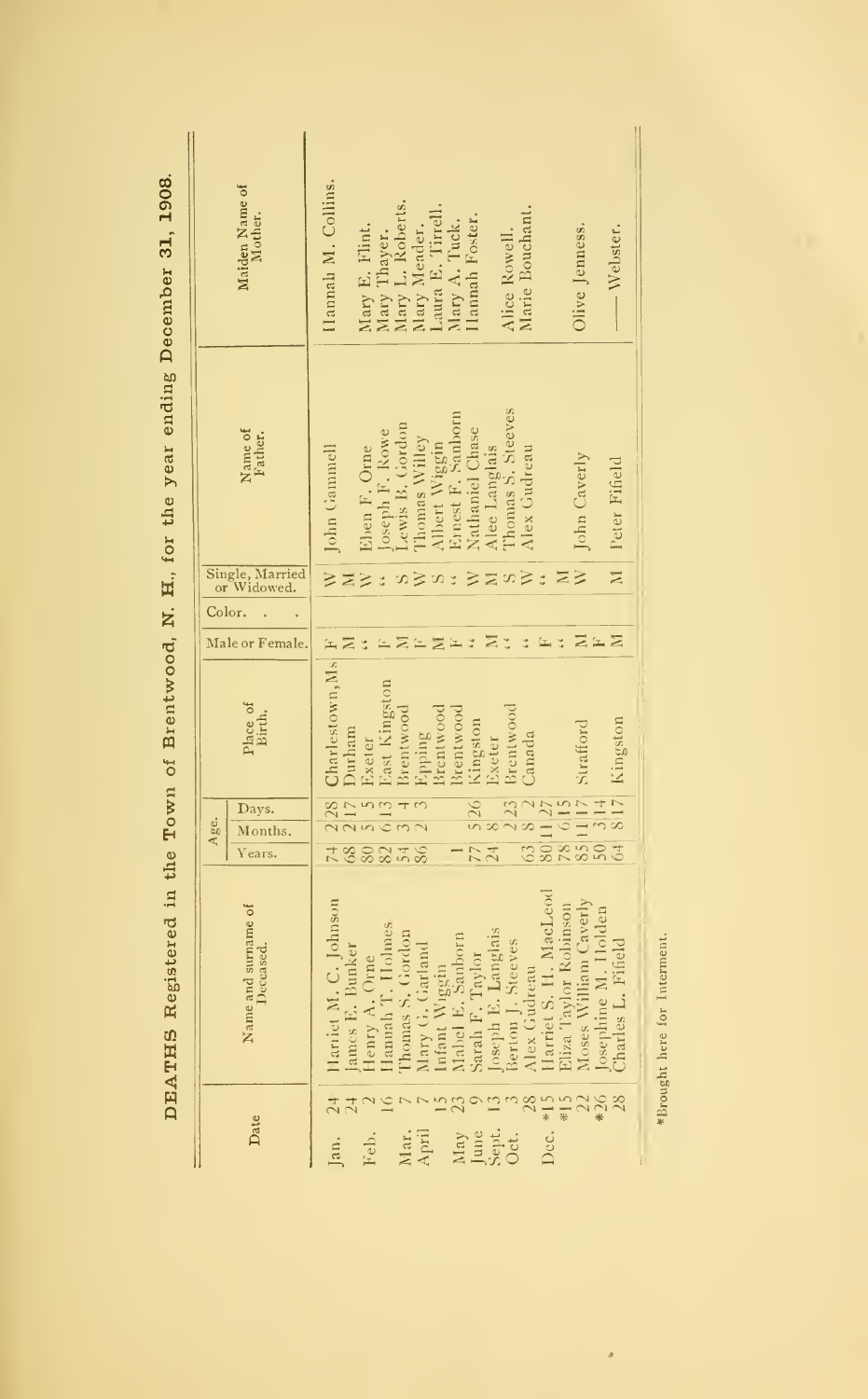| Maiden Name of<br>Mother,        |                                                                                                                                                                                                                                                                                                                                 |
|----------------------------------|---------------------------------------------------------------------------------------------------------------------------------------------------------------------------------------------------------------------------------------------------------------------------------------------------------------------------------|
| Name of<br>Father.               |                                                                                                                                                                                                                                                                                                                                 |
| Single, Married<br>or Widowed.   | $\geq$ $\geq$ $\leq$ $\leq$<br>$\leqslant$ $\approx$<br>≥ທ≲α:<br>$\geqslant$<br>ທ≥ທະ                                                                                                                                                                                                                                            |
| Color.                           | $\mathbf{B}$                                                                                                                                                                                                                                                                                                                    |
| Male or Female.                  | $\Xi$ E<br>$\boxtimes$<br><b>EN:</b><br>J,<br>$\ddot{\phantom{0}}$<br>$\ddot{\bullet}$<br>$\ddot{\phantom{0}}$<br>$\ddot{\cdot}$<br>$\ddot{\phantom{0}}$<br>ă<br>٤ŧ<br>$\ddot{\phantom{0}}$<br>江。<br>E<br>$\frac{1}{2}$                                                                                                         |
| Place of<br>Birth.               | Kittery, Me.,<br>Nova Scotia<br>Rye<br>Nova Scotia<br>Portsmouth<br>3rentwood<br>Salem<br>Portsmouth<br>Portsmouth<br>England<br>England<br>Portsmouth<br>Providence<br>Ireland<br>Canada<br>Epping<br>Ireland                                                                                                                  |
| Days.                            |                                                                                                                                                                                                                                                                                                                                 |
| Age.<br>Months.<br>ears.         |                                                                                                                                                                                                                                                                                                                                 |
|                                  | 8388xxx89xxx5x88x<br>528                                                                                                                                                                                                                                                                                                        |
| Name and surname of<br>Deceased. | Jeremiah Carleton<br>Benjamin F. Carleton<br>Sadie Atwood<br>Salisbury Kimball<br>Louis Bubier<br>Kate Jones<br>Augusta St. Clair<br>Daniel Webster<br>Jeremiah Grant<br>Charles Hoyt<br>John Morse<br>Samuel Bradley<br>Clarissa Brown<br>Alu Hanscom<br>John McAuley<br>Julia Murphy<br>Nettie Hunt,<br>Ida Mason<br>Paul Eno |
|                                  | 1823<br>$\overline{19}$<br>nazioni<br>$\overline{20}$<br>13<br>$\overline{10}$<br>16<br>27<br>20<br>$\Box$                                                                                                                                                                                                                      |
| Date                             | April<br>Aug.<br>Sept.<br>June<br>May<br>Jan.<br>Feb.<br>Mar.<br>Oct.                                                                                                                                                                                                                                                           |

DEATHS at the Rockingham County Farm, Brentwood, N. H., for the year ending December 31, 1908.

.

 $\mathbf{r}$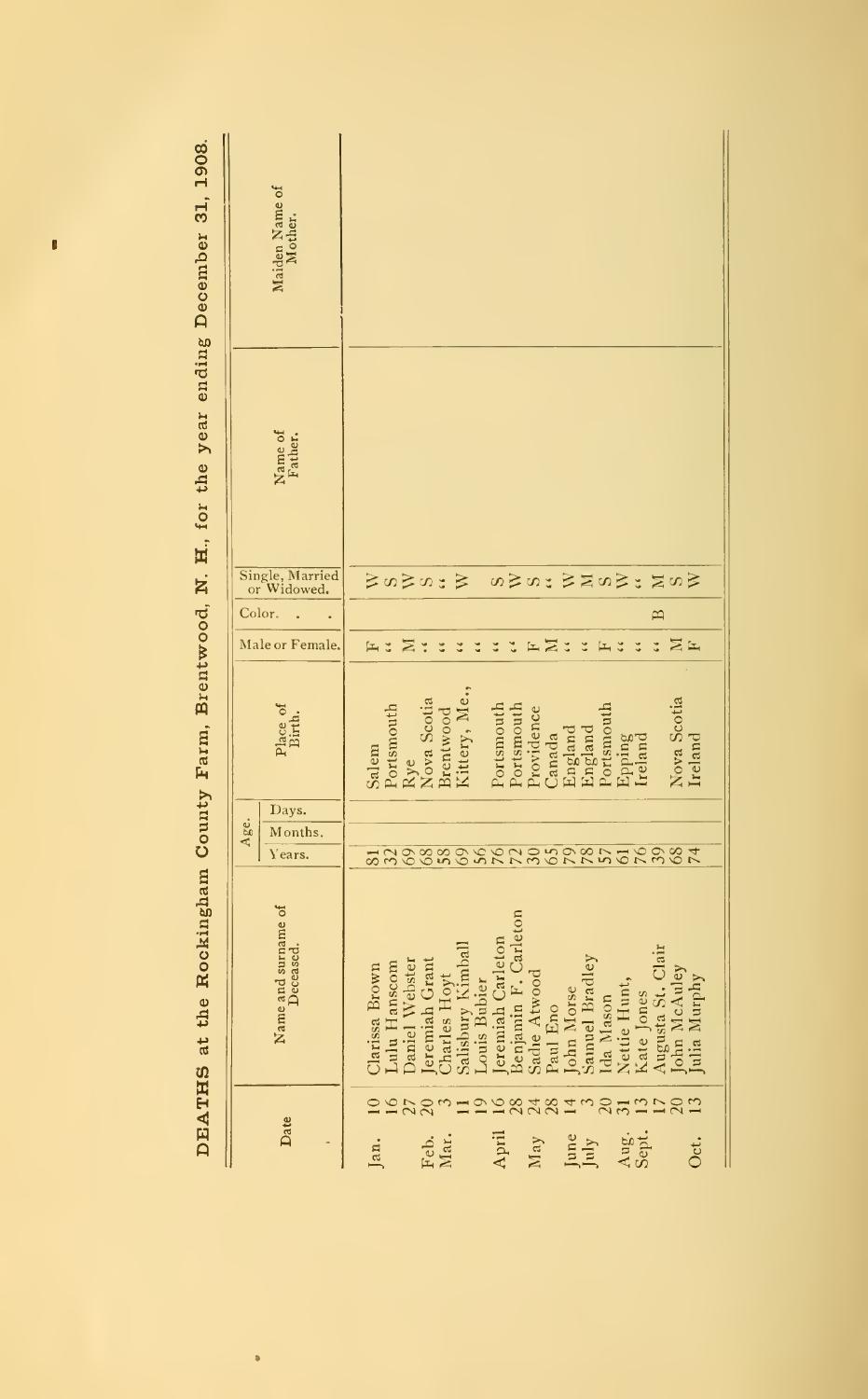